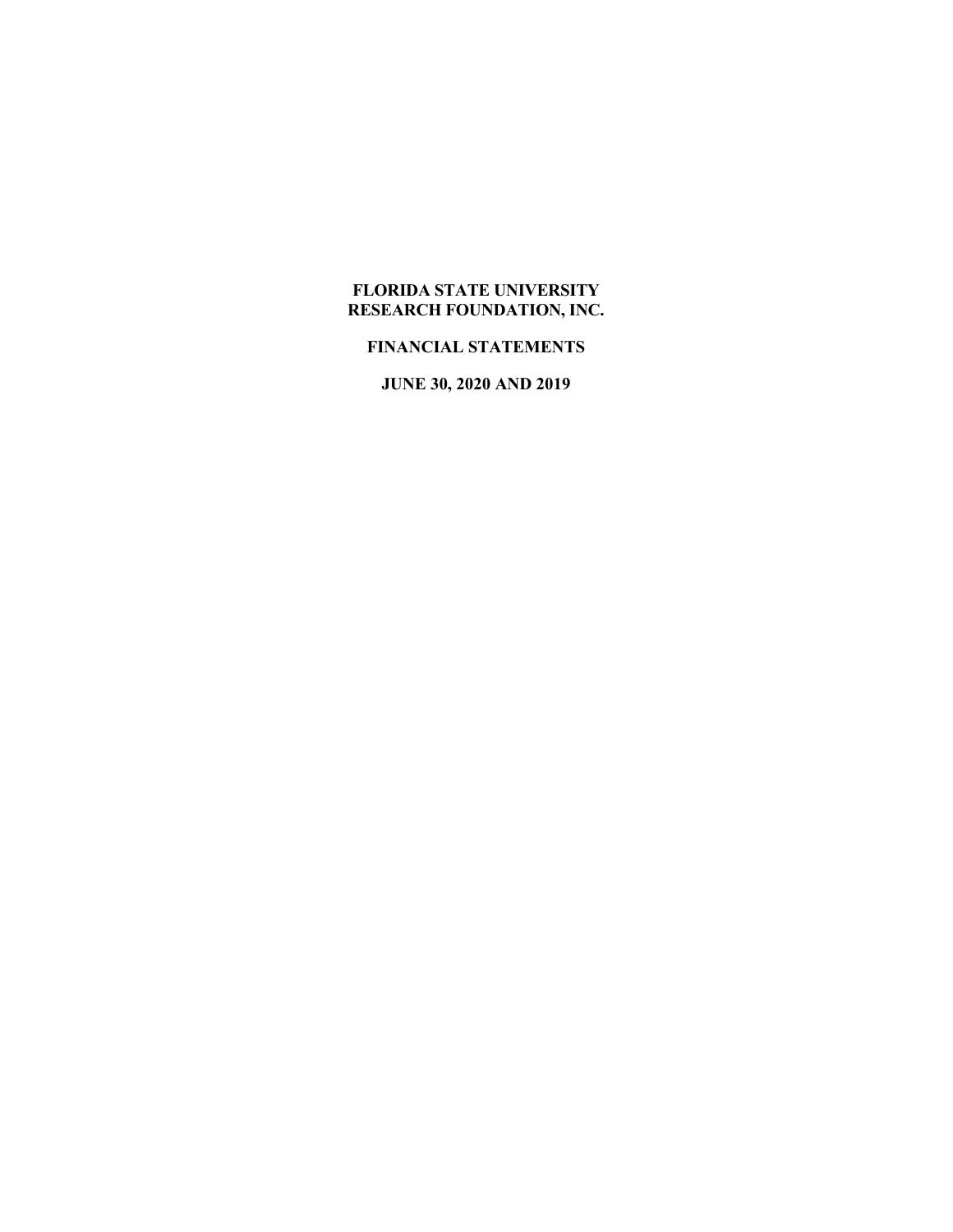# **FLORIDA STATE UNIVERSITY RESEARCH FOUNDATION, INC. TABLE OF CONTENTS JUNE 30, 2020 AND 2019**

|                                                                                                                                                                                                              | Page(s)   |
|--------------------------------------------------------------------------------------------------------------------------------------------------------------------------------------------------------------|-----------|
| <b>Independent Auditors' Report</b>                                                                                                                                                                          | $1 - 2$   |
| <b>Management's Discussion and Analysis</b>                                                                                                                                                                  | $3 - 10$  |
| <b>Financial Statements</b>                                                                                                                                                                                  |           |
| <b>Statements of Net Position</b>                                                                                                                                                                            | 11        |
| Statements of Revenues, Expenses and Changes in Net Position                                                                                                                                                 | 12        |
| <b>Statements of Cash Flows</b>                                                                                                                                                                              | $13 - 14$ |
| Notes to Financial Statements                                                                                                                                                                                | $15 - 32$ |
| Independent Auditors' Report on Internal Control Over Financial<br>Reporting and on Compliance and Other Matters Based on an Audit<br>of Financial Statements Performed in Accordance with <i>Government</i> |           |
| <b>Auditing Standards</b>                                                                                                                                                                                    | $33 - 34$ |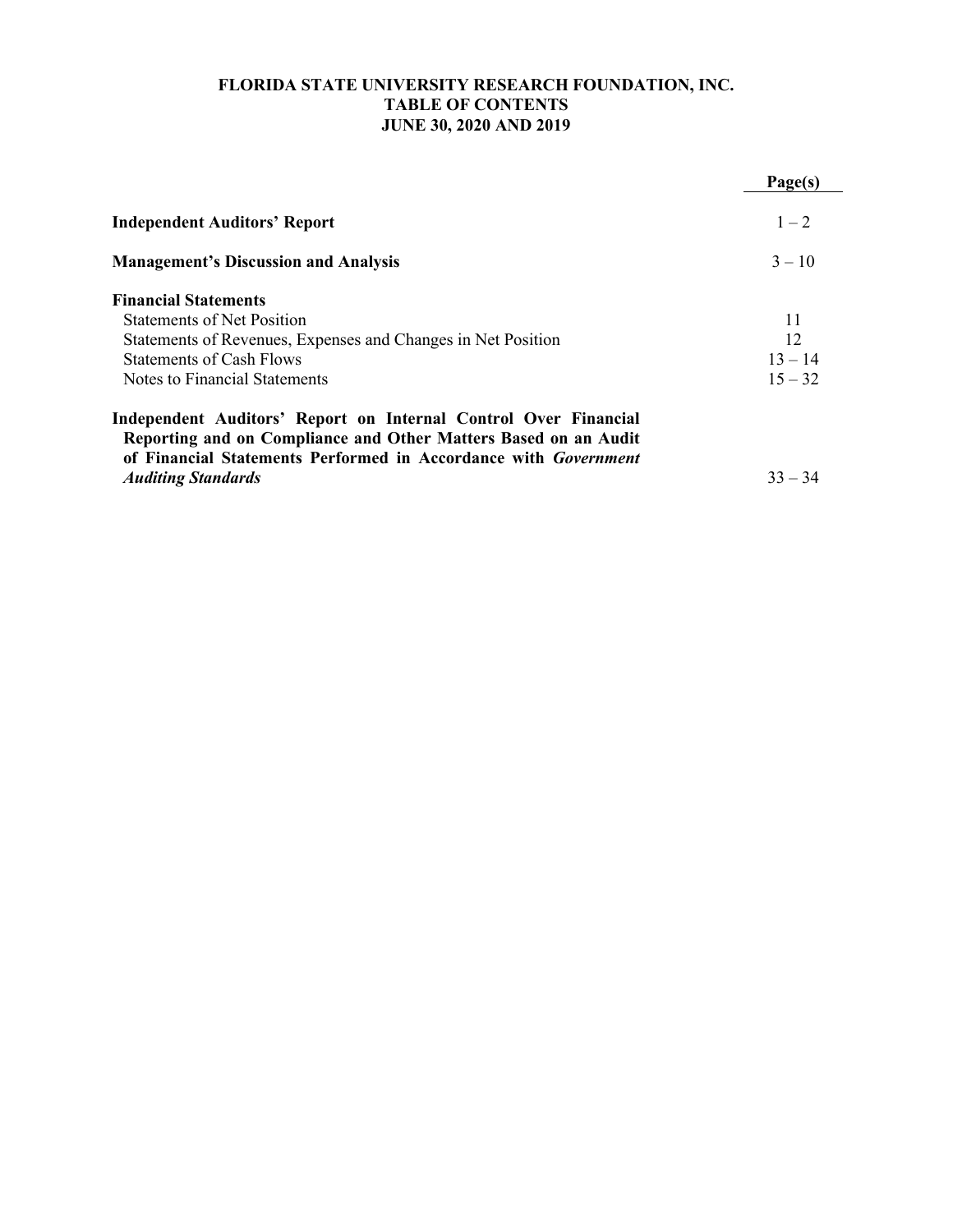

#### **INDEPENDENT AUDITORS' REPORT**

The Board of Directors Florida State University Research Foundation, Inc. Tallahassee, Florida:

#### **Report on the Financial Statements**

We have audited the accompanying financial statements of the Florida State University Research Foundation, Inc. (the Research Foundation), a direct-support organization and component unit of Florida State University, as of and for the years ended June  $30$ ,  $2020$  and  $2019$ , and the related notes to the financial statements, which collectively comprise the Research Foundation's basic financial statements as listed in the table of contents.

#### *Management's Responsibility for the Financial Statements*

The Research Foundation's management is responsible for the preparation and fair presentation of these financial statements in accordance with accounting principles generally accepted in the United States of America; this includes the design, implementation, and maintenance of internal control relevant to the preparation and fair presentation of financial statements that are free from material misstatement, whether due to fraud or error.

#### *Auditors' Responsibility*

Our responsibility is to express an opinion on these financial statements based on our audits. We conducted our audits in accordance with auditing standards generally accepted in the United States of America and the standards applicable to financial audits contained in *Government Auditing Standards* issued by the Comptroller General of the United States. Those standards require that we plan and perform the audits to obtain reasonable assurance about whether the financial statements are free from material misstatement.

An audit involves performing procedures to obtain audit evidence about the amounts and disclosures in the financial statements. The procedures selected depend on the auditor's judgment, including the assessment of the risks of material misstatement of the financial statements, whether due to fraud or error. In making those risk assessments, the auditor considers internal control relevant to the entity's preparation and fair presentation of the financial statements in order to design audit procedures that are appropriate in the circumstances, but not for the purpose of expressing an opinion on the effectiveness of the entity's internal control. Accordingly, we express no such opinion. An audit also includes evaluating the appropriateness of accounting policies used and the reasonableness of significant accounting estimates made by management, as well as evaluating the overall presentation of the financial statements.

We believe that the audit evidence we have obtained is sufficient and appropriate to provide a basis for our audit opinion.

- 1 -

121 Executive Circle 133 East Indiana Avenue Daytona Beach, FL 32114-1180 DeLand, FL 32724-4329 Telephone: 386-257-4100 Telephone: 386-738-3300

5931 NW 1st Place Gainesville, FL 32607-2063 Telephone: 352-378-1331

2477 Tim Gamble Place, Suite 200 Tallahassee, FL 32308-4386 Telephone: 850-386-6184

Website: www.jmco.com | Email: info@jmco.com | Member of AGN International with offices in principal cities worldwide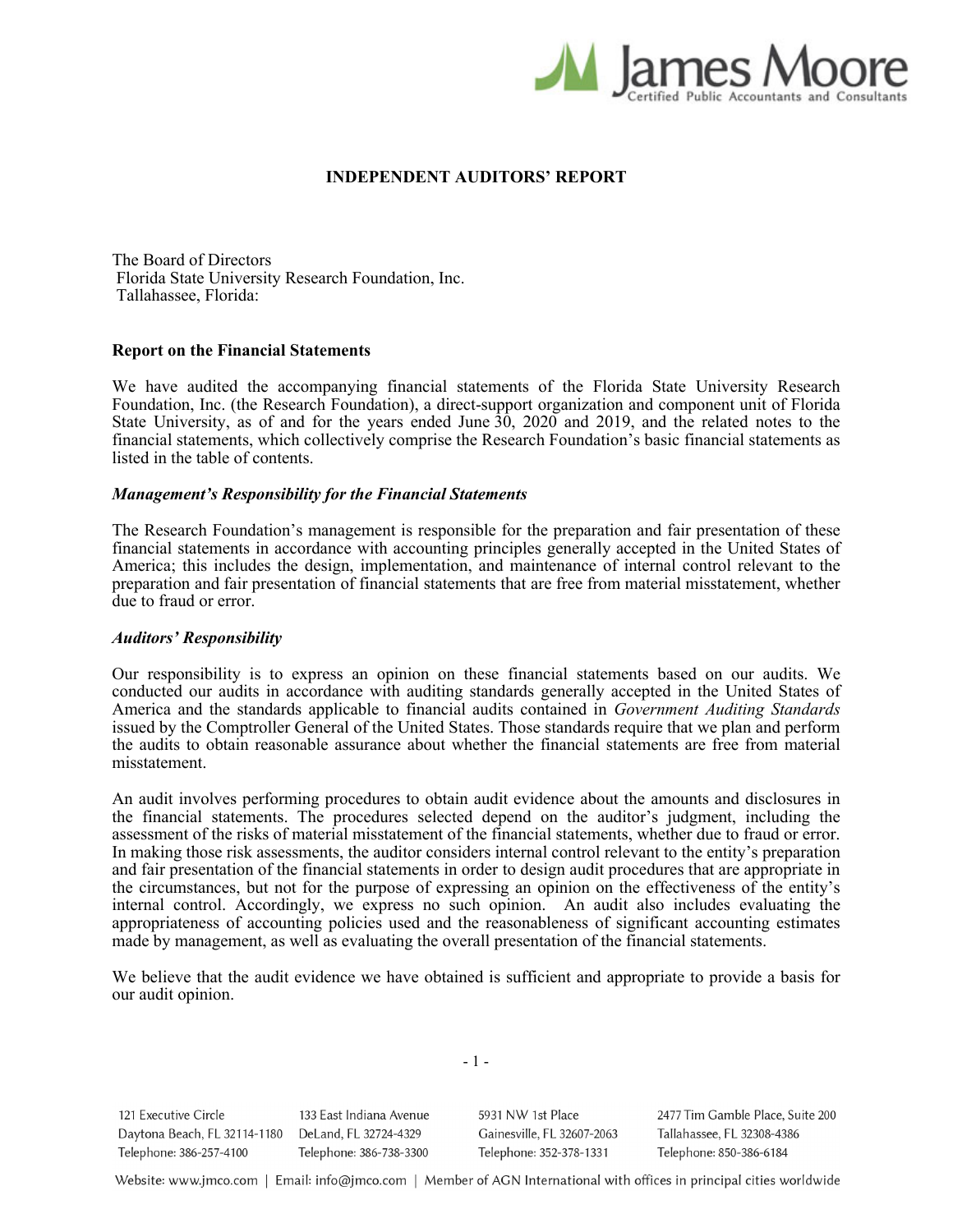#### *Opinion*

In our opinion, the financial statements referred to above present fairly, in all material respects, the financial position of the Florida State University Research Foundation, Inc. as of June 30, 2020 and 2019, and the changes in its financial position and cash flows for the years then ended in accordance with accounting principles generally accepted in the United States of America.

#### *Other Matters*

#### *Required Supplementary Information*

Accounting principles generally accepted in the United States of America require that the Management's Discussion and Analysis as noted in the table of contents be presented to supplement the basic financial statements. Such information, although not a part of the basic financial statements, is required by the Governmental Accounting Standards Board who considers it to be an essential part of financial reporting for placing the basic financial statements in an appropriate operational, economic, or historical context. We have applied certain limited procedures to the required supplementary information in accordance with auditing standards generally accepted in the United States of America, which consisted of inquiries of management about the methods of preparing the information and comparing the information for consistency with management's responses to our inquiries, the basic financial statements, and other knowledge we obtained during our audit of the basic financial statements. We do not express an opinion or provide any assurance on the information because the limited procedures do not provide us with sufficient evidence to express an opinion or provide any assurance.

### **Other Reporting Required by** *Government Auditing Standards*

In accordance with *Government Auditing Standards*, we have also issued our report dated September 23, 2020, on our consideration of the Research Foundation's internal control over financial reporting and on our tests of its compliance with certain provisions of laws, regulations, contracts, and grant agreements and other matters. The purpose of that report is to describe the scope of our testing of internal control over financial reporting and compliance and the results of that testing, and not to provide an opinion on internal control over financial reporting or on compliance. That report is an integral part of an audit performed in accordance with *Government Auditing Standards* in considering the Research Foundation's internal control over financial reporting and compliance.

James Marre : 6., P.L.

Tallahassee, Florida September 23, 2020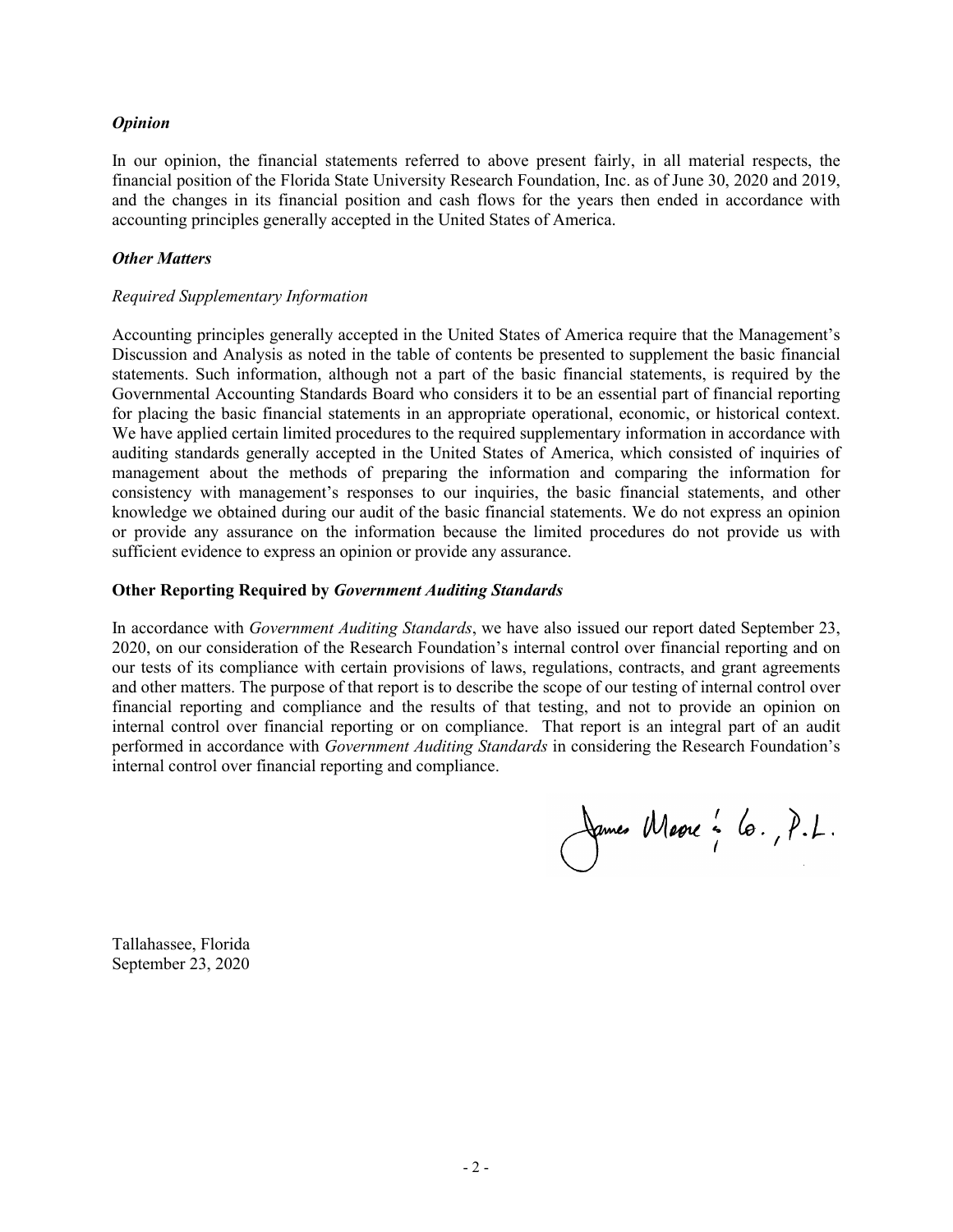## **FLORIDA STATE UNIVERSITY RESEARCH FOUNDATION, INC. MANAGEMENT'S DISCUSSION AND ANALYSIS JUNE 30, 2020 AND 2019**

Florida State University Research Foundation, Inc. (the Research Foundation) is pleased to present its financial statements for fiscal years 2020 and 2019. The intent of this discussion and analysis of financial performance is to provide readers with a comprehensive picture of the Research Foundation's financial condition and results of operations. It should be read in conjunction with the audited financial statements and related footnotes as details provided there are not necessarily repeated in this analysis.

This annual report consists of a series of financial statements. The Statements of Net Position and the Statements of Revenues, Expenses and Changes in Net Position provide information about the activities of the Research Foundation as a whole and present an overall view of the Research Foundation's finances. These statements include all assets and liabilities using the accrual basis of accounting, which is similar to the accounting method used by most private-sector companies. All current year revenues and expenses are considered regardless of when cash was received or disbursed. The primary purpose of the Statements of Cash Flows is to provide information about the cash receipts and disbursements of an entity during a period. This statement aids in the assessment of an organization's ability to generate future net cash flows and meet obligations as they come due. The accompanying notes to the financial statements provide further information related to amounts presented on the financial statements. The following discussion is meant to focus on key changes that occurred during the current financial period.

# **FINANCIAL HIGHLIGHTS**

The net position of the Research Foundation increased from \$146.5 million to \$152.8 million at June 30, 2020. The net increase is a result of the earnings from investments and operations. Net position indicates the overall financial strength of the Research Foundation and is equal to assets less liabilities. The net position will provide the resources necessary to continue funding research programs and research facilities, as well as to meet other obligations in the coming years.

Revenues at the Research Foundation consist of licensing and royalty revenues, privately-funded contracts and grants, building rentals, and investment earnings.

- **○ Royalty revenues and licensing fees** decreased from the previous year. Royalties and license fees were approximately \$559,177 in fiscal year 2020 as compared to \$1,060,608 in fiscal year 2019. The decrease is related to approximately \$550,000 in nonrecurring royalties that were received the prior year related to two specific license agreements offset by new revenue received during the current year.
- **○ Contract and grant revenues** increased from the prior year. Contract and grant revenues were \$11.6 million in 2020 as compared to \$11.1 million in 2019. This increase in contract and grant revenue is attributed to the increase of contract and grant research activity during fiscal year 2020.
- **○ Building rental revenues** were \$3.2 million and \$2.7 million in fiscal year 2020 and 2019, respectively, an increase of approximately \$436,000. The increase is primarily attributable to an extended vacancy in the prior year caused after a large tenant purchased their own building and moved out. At June 30, 2020, the space was fully rented.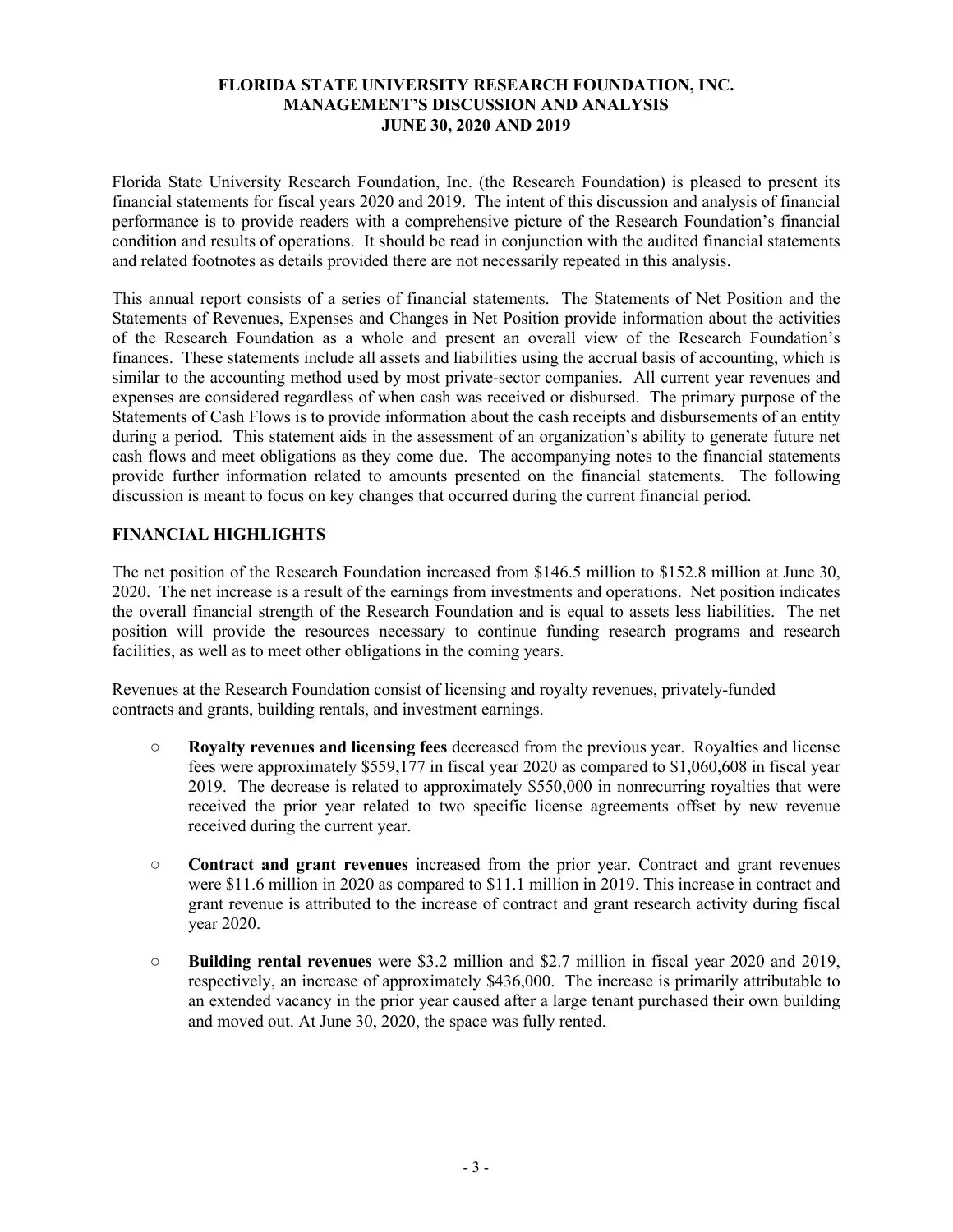# **FLORIDA STATE UNIVERSITY RESEARCH FOUNDATION, INC. MANAGEMENT'S DISCUSSION AND ANALYSIS JUNE 30, 2020 AND 2019**

(Continued)

o **Investment revenues** consisted of a gain of \$5.4 million during fiscal year 2020 compared to \$5.7 million during fiscal year 2019. During the fiscal year 2020, the Research Foundation realized an investment return of approximately 4.3% as compared to 5.3% the previous fiscal year. In the overall market, returns were substantially lower this fiscal year as compared to the prior year.

## **RESEARCH FOUNDATION FUNDED PROGRAMS HIGHLIGHTS**

Past royalty revenue and investment earnings provide resources for various internal research programs developed at the University. Spending for these programs is listed as "Research Foundation funded programs" on the Statements of Revenues, Expenses and Changes in Net Position. These programs include:

- **○** *Krafft Professorships* assist the University in recruiting national scholars by providing a \$40,000 annual grant to selected scholars employed by the University in various disciplines. Past recipients include Pulitzer Prize winners in literature and music composition, a four-time Emmy Award winner, and a former chair of the National Endowment for the Arts. Krafft Professors bring new opportunities to students and campus. The grants are funded from investment earnings with up to \$800,000 committed to this program annually. During fiscal year 2020 there were seven full Krafft professors, one partial Krafft professor, and two Edgar professors for a total commitment of \$328,000 to the program.
- **○** *Grants for Application Proof of Concept (GAP) Funding Program*  support enhancements of inventions or other original works that have been disclosed to the University. It funds projects that University researchers and other interested parties agree will quickly improve the odds that current research results will lead to public availability of a new product or service. The Research Foundation has funded \$250,000 per year for the past fifteen years.

# **OVERVIEW OF THE FINANCIAL STATEMENTS**

### **Statements of Net Position**

The Statements of Net Position present the assets, liabilities, and net position of the Research Foundation as of the end of the fiscal years. From the data presented, readers are able to determine the net position available to continue the operations of the organization. In 2020, there was an increase in total assets of \$2.6 million.

The current assets increased by \$1.5 million. Cash and cash equivalents were higher at year end as the cash was transferred from current investments to be available to pay upcoming payroll expenses. Current investments increased by approximately \$1 million due to allowing earnings to be reinvested during the current year as a result of not issuing additional Note Receivables.

Grants receivable decreased by \$632,000 due to several projects with large outstanding balances in the prior year either ending during the current fiscal year or obtaining newly executed amendments which allowed for invoicing to be brought current during fiscal year 2020.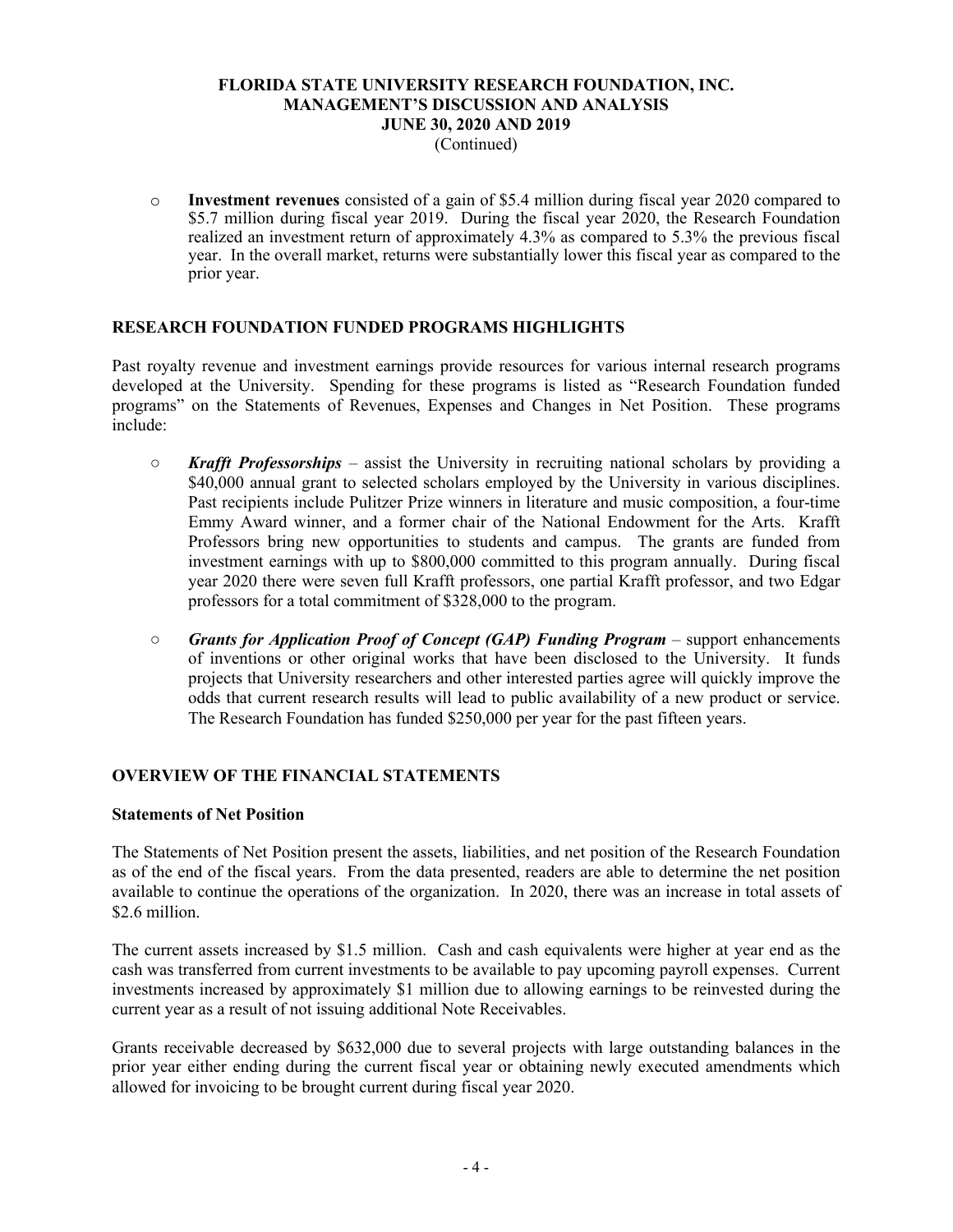#### **FLORIDA STATE UNIVERSITY RESEARCH FOUNDATION, INC. MANAGEMENT'S DISCUSSION AND ANALYSIS JUNE 30, 2020 AND 2019** (Continued)

Non-current investments increased by \$3,778,000 during fiscal year 2020 mainly due to the Research Foundation's investment in the Burt Reynolds Hall rental property.

The non-current portion of notes receivable decreased by approximately \$1.5 million. The decrease is due payments received against the current outstanding notes balance based on the corresponding payment schedules.

Depreciable capital assets (net) decreased by \$204,000. This was the result of capital additions related to the completion of the Building A, third floor renovations, of \$818,000 offset by the annual amortization of \$1 million of the various properties under the capital lease agreements. These assets represent the current amortized cost of various Research Foundation leasehold agreements in Innovation Park.



The following chart illustrates the asset components as June 30, 2020, 2019 and 2018:

The royalty allocations payable consists primarily of past royalties not yet spent by departments held on deposit at the Research Foundation plus the current year department allocations. For 2020, this payable increased by \$634,000 due to the continued departmental spending being less than additions to the departmental funds held by the Research Foundation.

Unearned restricted revenue consists of the unexpended portions of contract and grant revenue receipts that are being administered by the Research Foundation. Revenue per the Statements of Revenues, Expenses and Changes in Net Position is recognized only to the extent expenses are incurred in executing the applicable contracts and grants. Unearned restricted revenue decreased by \$4.5 million in 2020 due to the decrease in contract and grant funding received by the Research Foundation but not yet spent during the current fiscal year.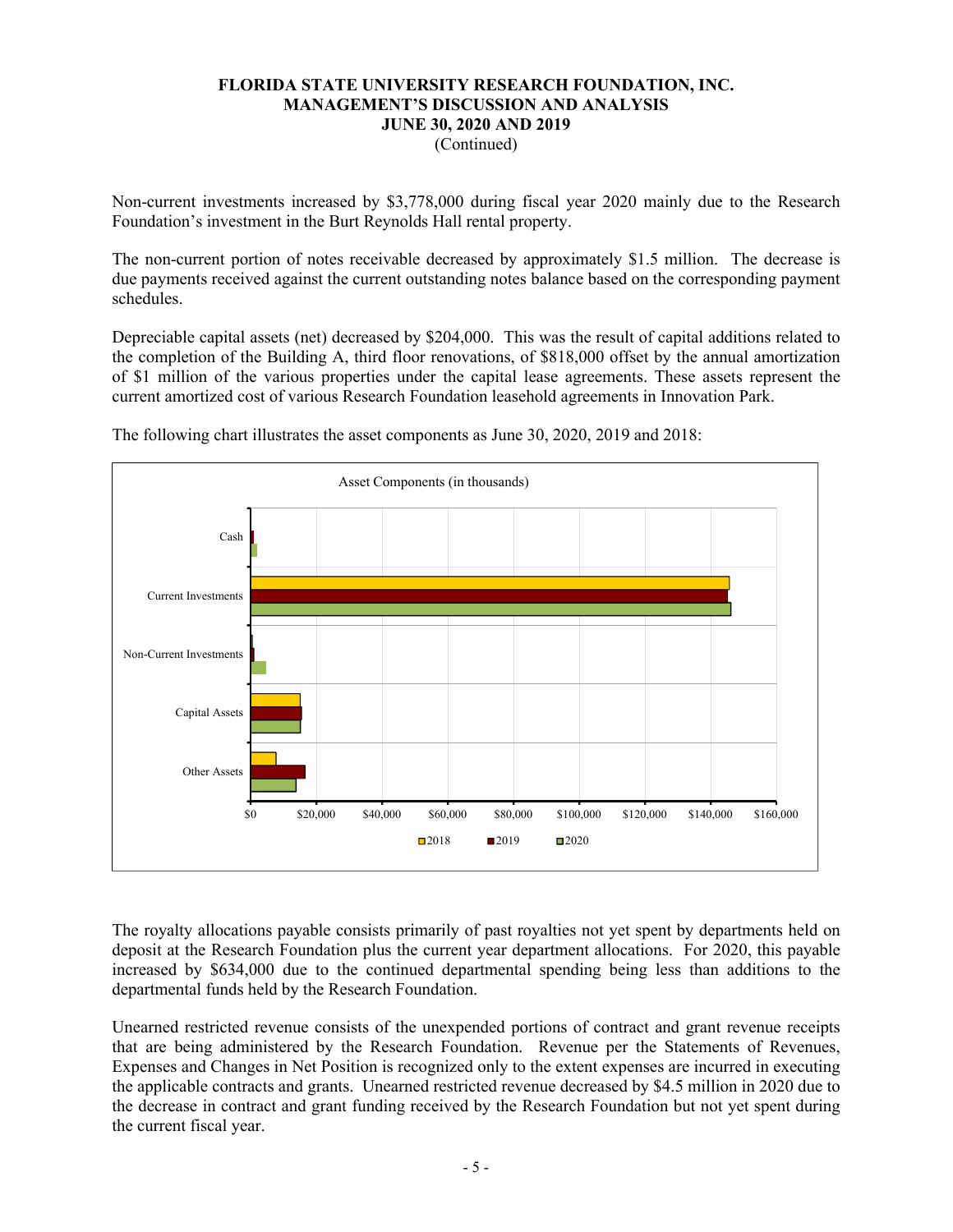### **FLORIDA STATE UNIVERSITY RESEARCH FOUNDATION, INC. MANAGEMENT'S DISCUSSION AND ANALYSIS JUNE 30, 2020 AND 2019** (Continued)

Other liabilities decreased by \$121,000 primarily due to a prior year construction retainage payable related to building renovations at prior fiscal year-end being completed during the current fiscal year.

In addition, obligations under capital leases (current and non-current, net) decreased by \$641,000 which is equal to the annual principle payment to the State Board of Administration and the amortization of the bond premium.

The University fund payable increased by \$965,000 mainly due to departmental spending being less than additions to the departmental indirect cost funds held by the Research Foundation and others payables due at the end of the fiscal year.

In 2020, total liabilities decreased by \$3.7 million. The decrease is primarily attributable to the decrease in unearned restricted revenue of \$4.5 million offset by the increase in the University fund payable of \$965,000, both as noted above.



The following chart illustrates the liability components at June 30, 2020, 2019 and 2018:

Computing and presenting the net position (the difference between assets and liabilities) is one way to illustrate the financial health or financial position of the Research Foundation. Over time, increases or decreases in net position are an indicator of whether the overall financial health is improving or deteriorating. The following table summarizes assets, liabilities, and net position as of June 30: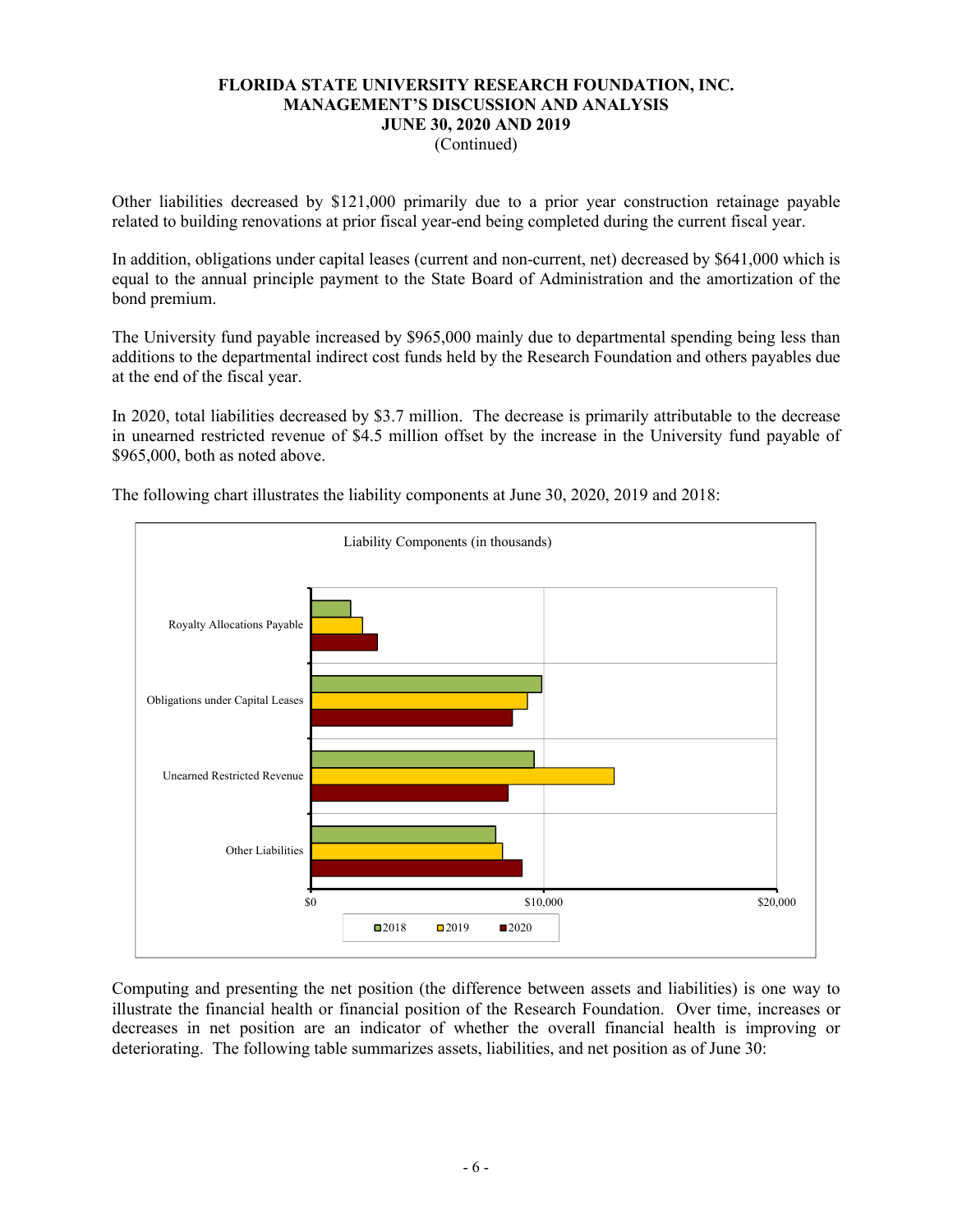### **FLORIDA STATE UNIVERSITY RESEARCH FOUNDATION, INC. MANAGEMENT'S DISCUSSION AND ANALYSIS JUNE 30, 2020 AND 2019**

(Continued)

| <b>Net Position (in millions)</b> |    |       | <b>Years Ended June 30,</b> |      |       |
|-----------------------------------|----|-------|-----------------------------|------|-------|
|                                   |    | 2020  | 2019                        | 2018 |       |
| Current and Other Assets          | S  | 166.7 | \$<br>163.8                 | S    | 154.0 |
| Capital Assets and Land           |    | 15.2  | 15.5                        |      | 15.0  |
| <b>Total Assets</b>               |    | 181.9 | \$<br>179.3                 |      | 169.0 |
| Debt Outstanding - Capital Assets | \$ | 8.7   | \$<br>9.3                   | S    | 9.9   |
| <b>Other Liabilities</b>          |    | 20.4  | 23.5                        |      | 19.2  |
| <b>Total Liabilities</b>          |    | 29.1  | \$<br>32.8                  |      | 29.1  |
| Net Investment in Capital Assets  | \$ | 6.3   | \$<br>6.0                   | S    | 4.9   |
| Unrestricted                      |    | 146.5 | 140.5                       |      | 135.0 |
| <b>Net Position</b>               |    | 152.8 | 146.5                       |      | 139.9 |

The Research Foundation's overall financial condition remains healthy with total assets exceeding total liabilities by \$152.8 million and \$146.5 million, respectively.

#### **Capital Assets and Debt Administration**

*Capital Assets:* At June 30, 2020, the Research Foundation had \$30 million in capital assets, less accumulated depreciation of \$14.8 million, for net capital assets of \$15.2 million. Amortization and depreciation expenses totaled \$1,110,103 and \$988,840 for the fiscal years ended June 30, 2020 and 2019, respectively.

The following table summarizes the Research Foundation's capital assets, net of accumulated amortization and depreciation, as of June 30:

|                                    | 2020 |              |    | 2019         |  |  |
|------------------------------------|------|--------------|----|--------------|--|--|
| Land                               |      | 2,618,820    | S. | 2,585,318    |  |  |
| Property under capital leases, net |      | 12,485,049   |    | 12,674,238   |  |  |
| Construction in progress           |      |              |    | 175,450      |  |  |
| Equipment                          |      | 54,473       |    | 69,071       |  |  |
| Total capital assets, net          |      | \$15,158,342 |    | \$15,504,077 |  |  |

Additional information about the Research Foundation's capital assets is presented in the notes to the financial statements.

**Debt Administration:** As of June 30, 2020, the Research Foundation had approximately \$8,654,000 in outstanding obligations under capital lease representing a decrease of \$641,000 from the prior fiscal year balance of \$9,295,000. Additional information about the Research Foundation's long-term debt is presented in the notes to the financial statements.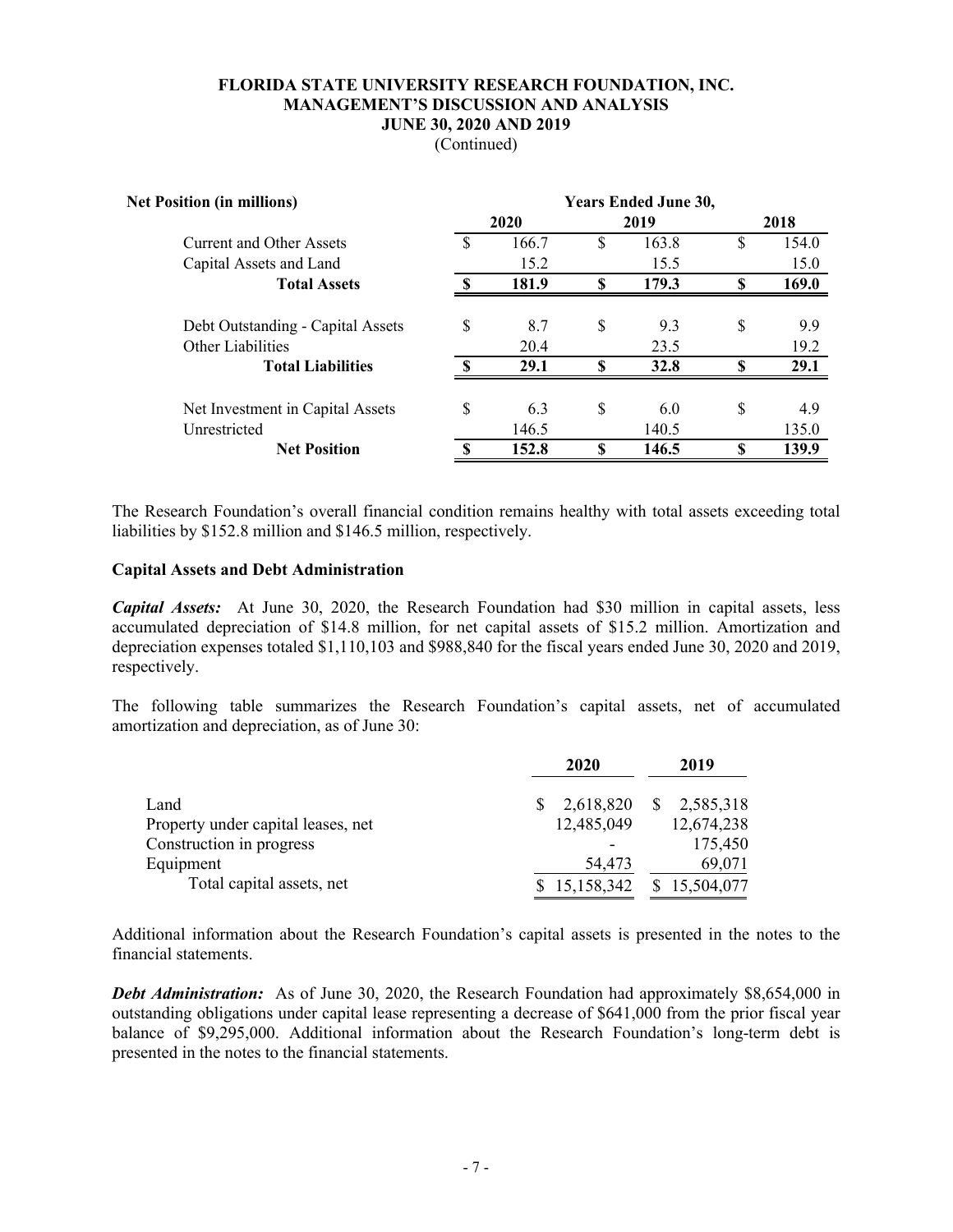#### **FLORIDA STATE UNIVERSITY RESEARCH FOUNDATION, INC. MANAGEMENT'S DISCUSSION AND ANALYSIS JUNE 30, 2020 AND 2019** (Continued)

#### **Statements of Revenues, Expenses and Changes in Net Position**

Revenues from licenses and copyrights, contracts and grants, administrative income, rental of research facilities, and investments provide the primary resources used to fund Research Foundation activities. The Research Foundation received \$22.4 million in total revenues during fiscal year 2020 compared to \$22.5 million in fiscal year 2019. The decrease in revenues is primarily attributable to an increase of rental revenues of \$436,000 offset by decreases in total license and grant revenues and investment earnings of \$150,000 and \$288,000, respectively. The largest source of income in fiscal year 2020 resulted from the \$11.6 million in contract and grant earnings. The Research Foundation also recognized \$3.2 million in rental revenue and \$5.4 million from investment earnings during fiscal year 2020. During fiscal year 2019, the largest source of income resulted from contract and grant earnings in the amount of \$11.1 million.

The following charts depict the sources of operating revenues for the periods ending June 30, 2020, 2019 and 2018.



**2020 Operating Revenues**

Other operating expenses were \$1.2 million in fiscal year 2020 and 2019.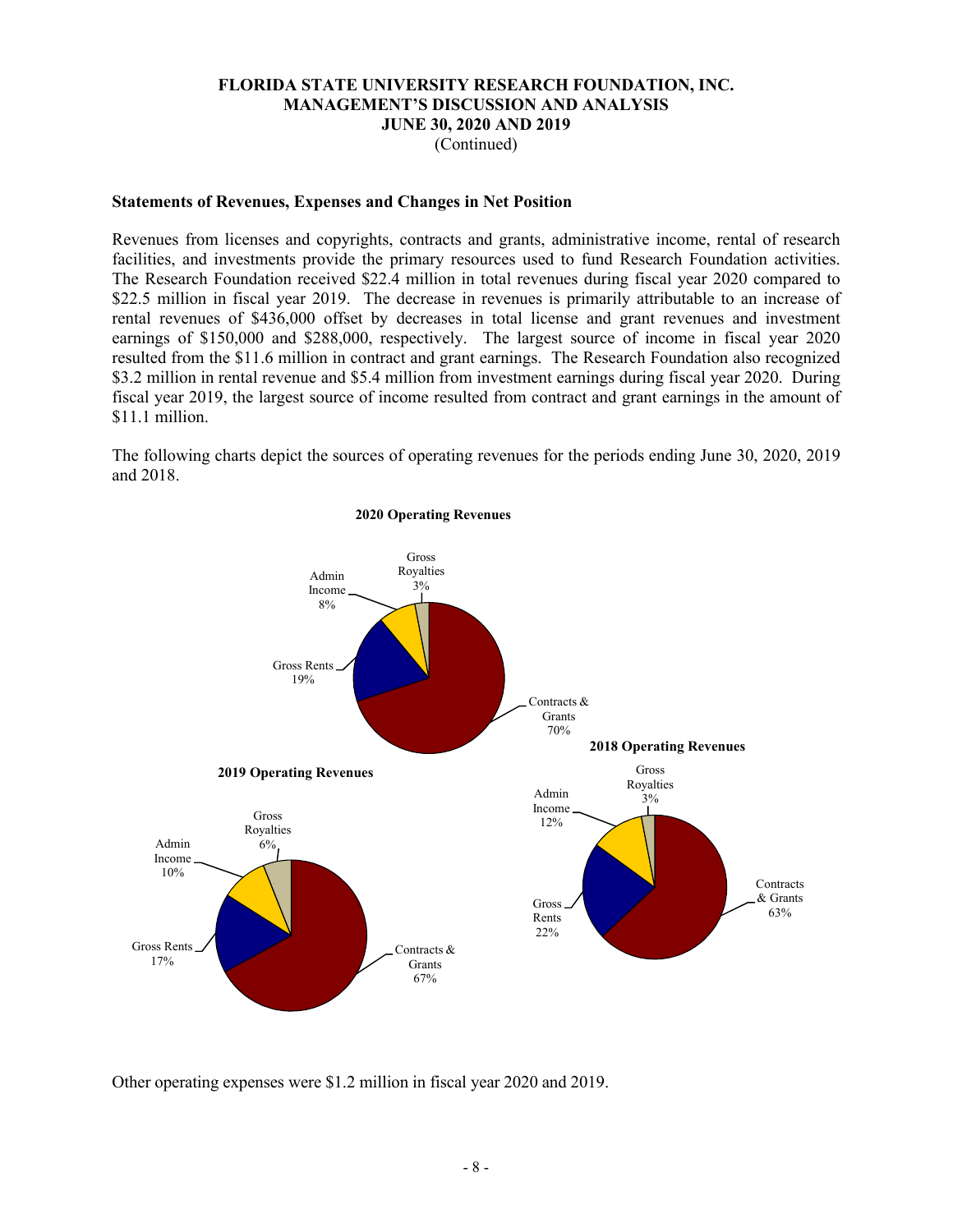# **FLORIDA STATE UNIVERSITY RESEARCH FOUNDATION, INC. MANAGEMENT'S DISCUSSION AND ANALYSIS JUNE 30, 2020 AND 2019**

(Continued)

Contributions to Florida State University increased by \$185,000 from the prior year. The University partially reimburses the Research Foundation for overall patent expenses incurred. Due to decreased patent activity and patent expenses, reimbursements by the University to the Research Foundation were lower than in the previous year. The \$460,189 reimbursement from the University was less than the \$517,812 in contributions made by the Research Foundation.

The following list describes the types of receipts and disbursements made as Contributions (from) to the University in 2020, 2019, and 2018:

|                                                                            |      | <b>Years Ended June 30,</b> |    |            |      |            |  |  |
|----------------------------------------------------------------------------|------|-----------------------------|----|------------|------|------------|--|--|
|                                                                            | 2020 |                             |    | 2019       | 2018 |            |  |  |
| Contributions toward Office of                                             |      |                             |    |            |      |            |  |  |
| Commercialization                                                          | \$   | 33,519                      | \$ | 50,028     | S    | 46,370     |  |  |
| Residuals available for research<br>spending                               |      | 102,242                     |    | 240,984    |      | 367,448    |  |  |
| Contracted services, recruiting, and<br>other                              |      | 182,051                     |    | 159,134    |      | 177,381    |  |  |
| Indirect Cost Distributed to<br>Departments                                |      | 200,000                     |    | 250,000    |      | 250,000    |  |  |
| Projects established at the Research<br>Foundation, for the benefit of the |      |                             |    |            |      |            |  |  |
| University                                                                 |      |                             |    |            |      |            |  |  |
| Transfer from the Office of Research to<br>fund University projects at the |      |                             |    |            |      |            |  |  |
| <b>Research Foundation</b>                                                 |      |                             |    |            |      |            |  |  |
| Contributions from the University                                          |      | (460, 189)                  |    | (827, 447) |      | (420, 247) |  |  |
|                                                                            |      | 57,623                      | \$ | (127,301)  | \$   | 420,952    |  |  |

**Nonoperating revenues** were approximately \$340,000 less in 2020 compared to 2019. This decrease was primarily due to decreased investment earnings as a result of less favorable market conditions. The Research Foundation had investment revenues of \$5.4 million in 2020 compared to \$5.7 million in 2019.

#### **Economic Factors and Next Year's Budget**

The Research Foundation finished the 2020 fiscal year with over \$11.6M awarded across 121 contracts and grants. While the second half of the fiscal year experienced a decreased in dollars awarded; the first half of the year was strong enough that overall awards outpaced the yearly average of \$10.9M.

The contracts and grants awarded to the Research Foundation stem primarily from private companies and foundations and foreign governments. As a number of those funders may be negatively impacted by the current global coronavirus pandemic, contract and grant revenue could decrease in the future. The extent of this decrease is yet to be determined. Budgets are limited, unemployment is rising, and the coronavirus infection rates have yet to see a significant decline. Like the rest of the country, it is difficult to predict the scope and scale of the pandemic's impact on business.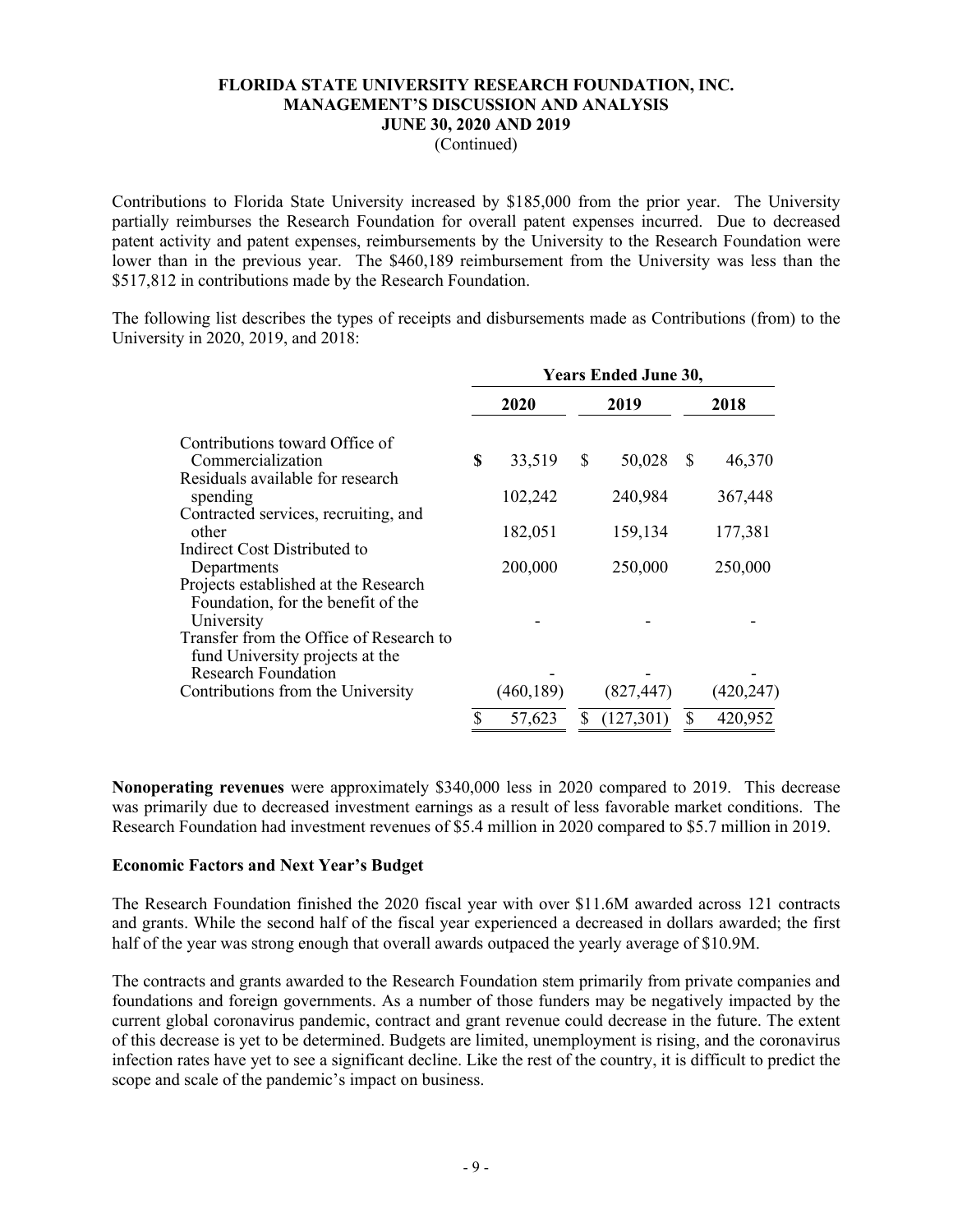# **FLORIDA STATE UNIVERSITY RESEARCH FOUNDATION, INC. MANAGEMENT'S DISCUSSION AND ANALYSIS JUNE 30, 2020 AND 2019**

(Continued)

We are optimistic that loss of award dollars will be minimal due to a number of contributing factors. Many foreign countries have continuously seen declining infection rates and are looking to return to more normal business conditions. Companies that have not only survived but thrived during the current pandemic are looking to innovate their businesses so that they remain successful in the future. Innovation can often mean partnering with Universities for research and development.

The Research Foundation is closely monitoring revenue which will allow us to remain in the best positioned to handle the coming economic climate. In addition, we are assessing administrative costs and preemptively reducing administrative budget spending.

For fiscal year 2021, the Research Foundation's Board of Directors approved a net operating budget of \$489,900 which represents a \$161,000 or 24% decrease from the prior year. This decrease is a combination of expected reduced earning on investments due to current economic conditions and reduced receipts from indirect costs as a result of one of the major projects administered by the Research Foundation not being subject to indirect cost charges.

#### **Component Unit**

The Research Foundation is considered a component unit of Florida State University, and as such, submits required financial information to be included in their government-wide and fund financial statements. Florida State University financial statements can be viewed at the following website: http://controller.vpfa.fsu.edu/Annual-Financial-Reports.

#### **Request for Information**

Questions concerning the financial information included in this report or requests for additional information should be addressed to Florida State University Research Foundation, Inc., 2000 Levy Ave Building A., Suite 351, Tallahassee, FL 32310.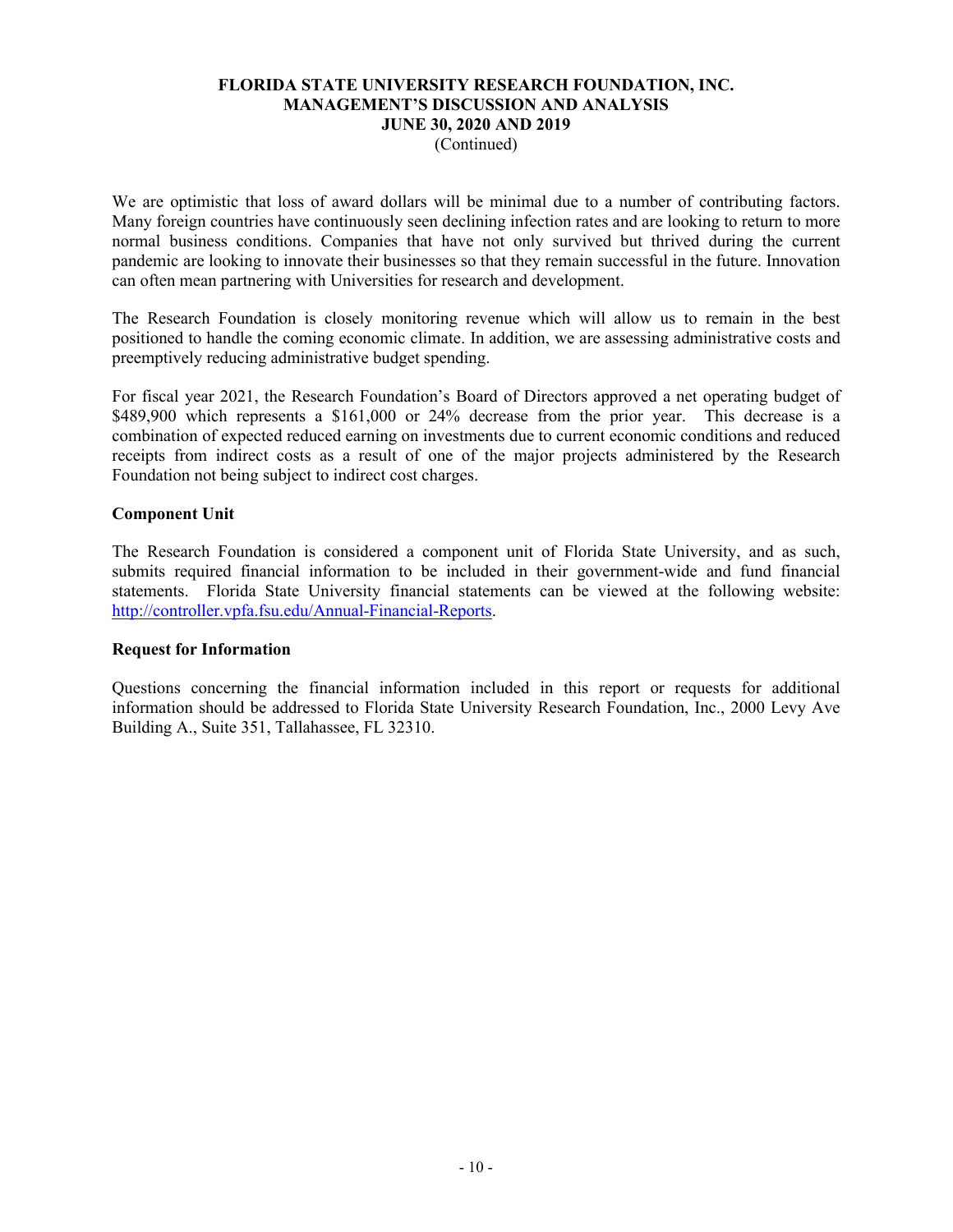#### **FLORIDA STATE UNIVERSITY RESEARCH FOUNDATION, INC. STATEMENTS OF NET POSITION JUNE 30, 2020 AND 2019**

|                                                     | 2020                   | 2019           |
|-----------------------------------------------------|------------------------|----------------|
| <u>ASSETS</u>                                       |                        |                |
| <b>Current assets</b>                               |                        |                |
| Cash and cash equivalents                           | \$<br>1,995,081        | 1,069,829<br>S |
| Current investments                                 | 146,150,409            | 145, 133, 228  |
| License fees and royalties receivable, net          | 306,741                | 207,486        |
| Grants receivable, net                              | 1,145,682              | 1,777,805      |
| Notes receivable, current portion                   | 1,486,954              | 1,453,285      |
| Accounts receivable, other, net                     | 304,477                | 323,753        |
| Prepaid expenses                                    | 219,591                | 114,804        |
| Total current assets                                | 151,608,935            | 150,080,190    |
| <b>Noncurrent assets</b>                            |                        |                |
| Non-current investments                             | 4,768,077              | 990,363        |
| Notes receivable, long term portion                 | 5,096,413              | 6,583,486      |
| Deposit held with Florida State University          | 3,442,063              | 4,215,368      |
| Lease payments in advance, net                      | 1,810,514              | 1,897,472      |
| Capital assets:                                     |                        |                |
| Non-depreciable                                     | 2,618,820              | 2,760,768      |
| Depreciable, net                                    | 12,539,522             | 12,743,309     |
| Total noncurrent assets                             | 30,275,409             | 29,190,766     |
| <b>Total assets</b>                                 | 181,884,344            | 179,270,956    |
| <b>LIABILITIES</b>                                  |                        |                |
|                                                     |                        |                |
| <b>Current liabilities</b>                          |                        |                |
| Inventors' royalty allocations payable              | 437,222                | 311,576        |
| Departmental royalty allocations payable            | 2,415,099              | 1,907,105      |
| Other liabilities                                   | 211,242                | 332,474        |
| Unearned restricted revenue                         | 8,468,317              | 13,017,691     |
| Florida State University fund payable               | 8,664,037              | 7,698,634      |
| Obligations under capital leases, current portion   | 595,000                | 575,000        |
| Total current liabilities                           | 20,790,917             | 23,842,480     |
| <b>Noncurrent liabilities</b>                       |                        |                |
| Obligations under capital leases, long-term portion | 8,059,006              | 8,719,825      |
| Annuity obligations                                 | 192,993                | 192,685        |
| Total noncurrent liabilities                        | $\overline{8,}251,999$ | 8,912,510      |
| <b>Total liabilities</b>                            | 29,042,916             | 32,754,990     |
| <b>NET POSITION</b>                                 |                        |                |
| Net position                                        |                        |                |
| Net investment in capital assets                    | 6,311,343              | 6,016,567      |
| Unrestricted                                        | 146,530,085            | 140,499,399    |
| <b>Total net position</b>                           | \$152,841,428          | \$146,515,966  |

The accompanying notes to financial statements are an integral part of these statements.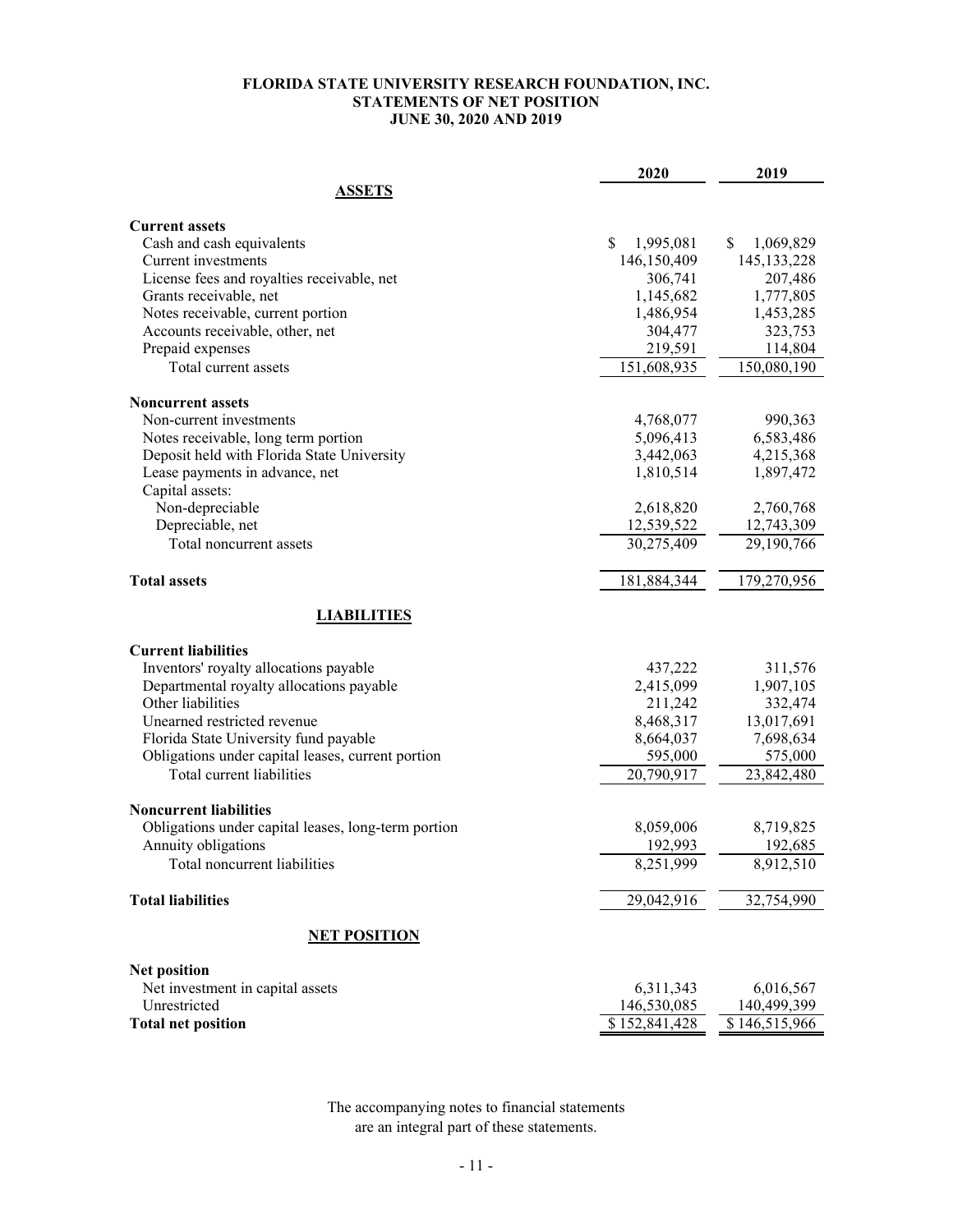#### **FLORIDA STATE UNIVERSITY RESEARCH FOUNDATION, INC. STATEMENTS OF REVENUES, EXPENSES AND CHANGES IN NET POSITION FOR THE YEARS ENDED JUNE 30, 2020 AND 2019**

|                                                            | 2020           | 2019            |
|------------------------------------------------------------|----------------|-----------------|
|                                                            |                |                 |
| License and grant revenues<br>Licensing fees and royalties | \$<br>559,177  | \$<br>1,060,608 |
| Contracts and grants - restricted                          | 11,641,776     | 11,094,874      |
| Administrative - unrestricted:                             |                |                 |
| Contracts and grants                                       | 1,190,661      | 1,314,458       |
| Licenses and other                                         | 97,986         | 169,888         |
| Total license and grant revenues                           | 13,489,600     | 13,639,828      |
|                                                            |                |                 |
| License and grant expense                                  |                |                 |
| Inventors' royalty allocations                             | (374, 745)     | (575, 118)      |
| Departmental royalty allocations                           | (121, 608)     | (232, 167)      |
| Patent and licensing costs, net                            | (852,982)      | (1,154,438)     |
| Contracts and grants                                       | (11, 641, 776) | (11,094,874)    |
| Total license and grant expenses                           | (12,991,111)   | (13,056,597)    |
| Net license and grant income                               | 498,489        | 583,231         |
| Rent revenues (expenses)                                   |                |                 |
| Rental revenue                                             | 3,165,465      | 2,729,951       |
| Building occupancy costs:                                  |                |                 |
| Interest on bonds                                          | (225, 881)     | (247, 971)      |
| Amortization and depreciation                              | (1,110,103)    | (988, 840)      |
| Management and leasing fees                                | (11, 162)      | (11, 233)       |
| Other                                                      | (283, 195)     | (207, 457)      |
| Net rental income                                          | 1,535,124      | 1,274,450       |
| Other operating revenues (expenses)                        |                |                 |
| Personnel costs                                            | (765, 150)     | (699, 353)      |
| Contributions (to) from Florida State University           | (57, 623)      | 127,301         |
| Miscellaneous                                              | 67,565         | (97, 333)       |
| Research Foundation funded programs                        | (480, 704)     | (508,094)       |
| Total other operating expenses                             | (1,235,912)    | (1, 177, 479)   |
|                                                            |                |                 |
| <b>Operating income</b>                                    | 797,701        | 680,202         |
| Nonoperating revenues (expenses)                           |                |                 |
| Investment revenue                                         | 5,438,718      | 5,726,816       |
| Investment portfolio fees                                  | (67, 650)      | (47,950)        |
| Interest income                                            | 224,445        | 225,044         |
| Change in annuity value                                    | (67, 817)      | (37,096)        |
| Miscellaneous revenue                                      | 65             | 1,255           |
| Total nonoperating revenues                                | 5,527,761      | 5,868,069       |
| Change in net position                                     | 6,325,462      | 6,548,271       |
| Net position, beginning of year                            | 146,515,966    | 139,967,695     |
| Net position, end of year                                  | \$152,841,428  | \$146,515,966   |

The accompanying notes to financial statements are an integral part of these statements.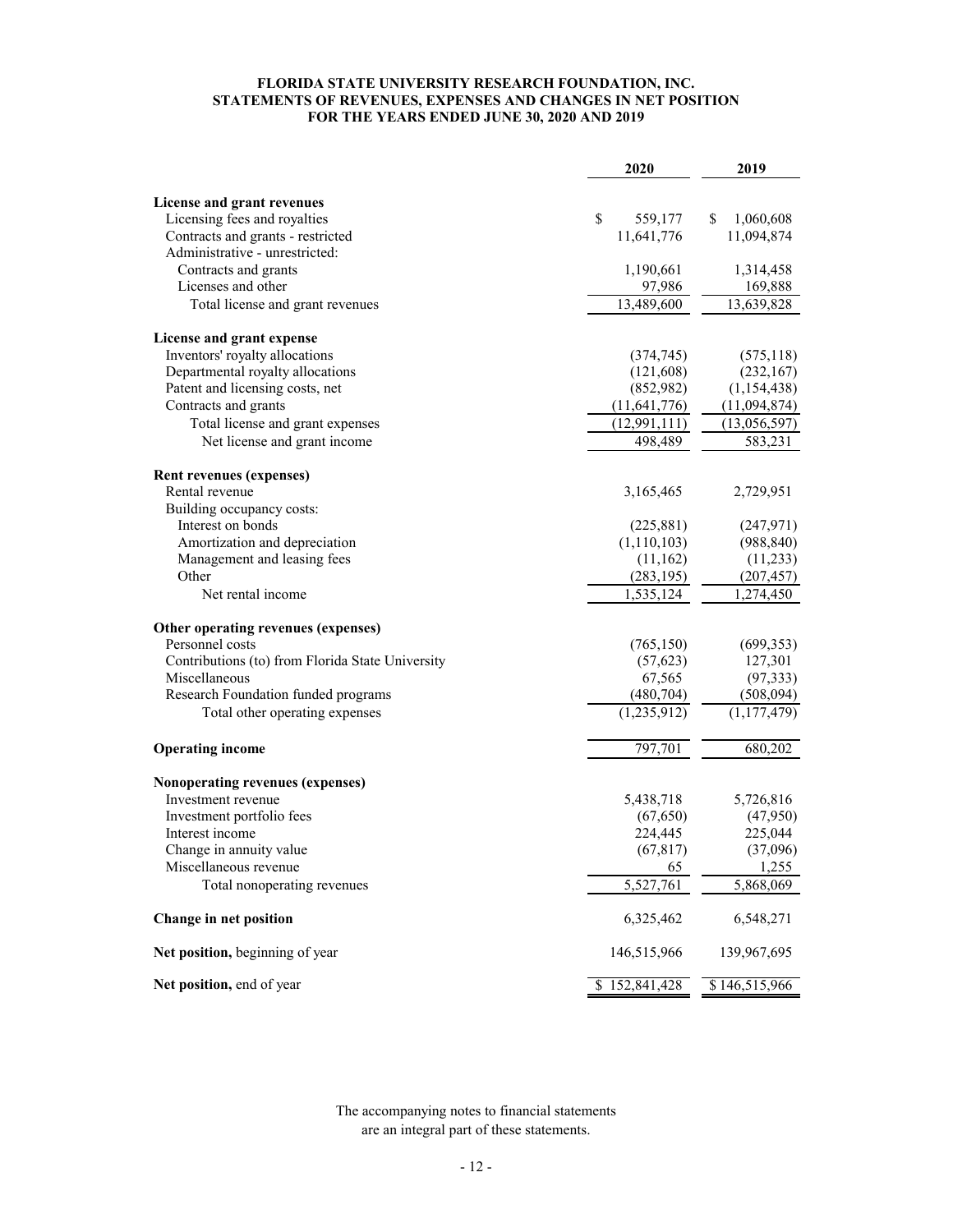#### **FLORIDA STATE UNIVERSITY RESEARCH FOUNDATION, INC. STATEMENTS OF CASH FLOWS FOR THE YEARS ENDED JUNE 30, 2020 AND 2019**

|                                                                                     | 2020            | 2019              |
|-------------------------------------------------------------------------------------|-----------------|-------------------|
| Cash flows from operating activities                                                |                 |                   |
| Licensed products and building program:                                             |                 |                   |
| Licensing fees and royalties                                                        | \$<br>459,922   | \$<br>1,004,002   |
| Administrative fees from licenses and other                                         | 97,986          | 169,888           |
| Rental income                                                                       | 3,163,965       | 2,728,681         |
| Departmental allocation payments                                                    | 137,287         | (304, 331)        |
| Patent and licensing costs                                                          | (766, 765)      | (1,082,152)       |
| Building occupancy                                                                  | (350, 855)      | (291, 437)        |
| Interest paid on obligations under capital lease                                    | (225, 881)      | (247, 971)        |
| Net cash provided by licensed products and building program                         | 2,515,659       | 1,976,680         |
| Contracts and grants:                                                               |                 |                   |
| Receipts                                                                            | 8,915,452       | 15,191,586        |
| Disbursements                                                                       | (11, 847, 443)  | (11, 117, 024)    |
| Net cash (used in) provided by contracts and grants                                 | (2,931,991)     | 4,074,562         |
| Other receipts or disbursements:                                                    |                 |                   |
| Personnel costs                                                                     | (765, 150)      | (699, 353)        |
| Research Foundation funded programs                                                 | (481, 032)      | (509, 979)        |
| Contributions to Florida State University                                           | 955,494         | 336,100           |
| Other disbursements                                                                 | 67,565          | (97, 333)         |
| Net cash used in other receipts or disbursements                                    | (223, 123)      | (970, 565)        |
| Net cash (used in) provided by operating activities                                 | (639, 455)      | 5,080,677         |
| Cash flows from noncapital financing activities                                     |                 |                   |
| Administrative fees and other                                                       | 65              | 1,255             |
| Deposit to Florida State University                                                 | 678,253         | (789, 803)        |
| Net cash provided by (used in) noncapital financing activities                      | 678,318         | (788, 548)        |
| Cash flows from investing activities                                                |                 |                   |
| Purchase of investments                                                             | (2,896,126)     | (8,647,246)       |
| Sale of investments                                                                 | 7,154,585       | 14,393,957        |
| Purchase of real estate investment                                                  | (3,730,000)     |                   |
| Interest income                                                                     | 224,445         | 225,044           |
| Collections on notes receivable                                                     | 1,453,404       | 580,729           |
| Advances on notes receivable                                                        |                 | (8,000,000)       |
| Net cash provided by (used in) investing activities                                 | 2,206,308       | (1,447,516)       |
| Cash flows from capital and related financing activities                            |                 |                   |
| Principal payments on obligations under capital leases                              | (575,000)       | (550,000)         |
| Gift annuity payments                                                               | (67, 509)       | (67,511)          |
| Purchase of land, land improvements, property under capital lease, and/or equipment | (677, 410)      | (1,244,237)       |
| Net cash used in capital and related financing activities                           | (1,319,919)     | (1,861,748)       |
| Net increase in cash and cash equivalents                                           | 925,252         | 982,865           |
| Cash and cash equivalents, beginning of year                                        | 1,069,829       | 86,964            |
| Cash and cash equivalents, end of year                                              | 1,995,081<br>-S | $\$$<br>1,069,829 |

The accompanying notes to financial statements are an integral part of these statements.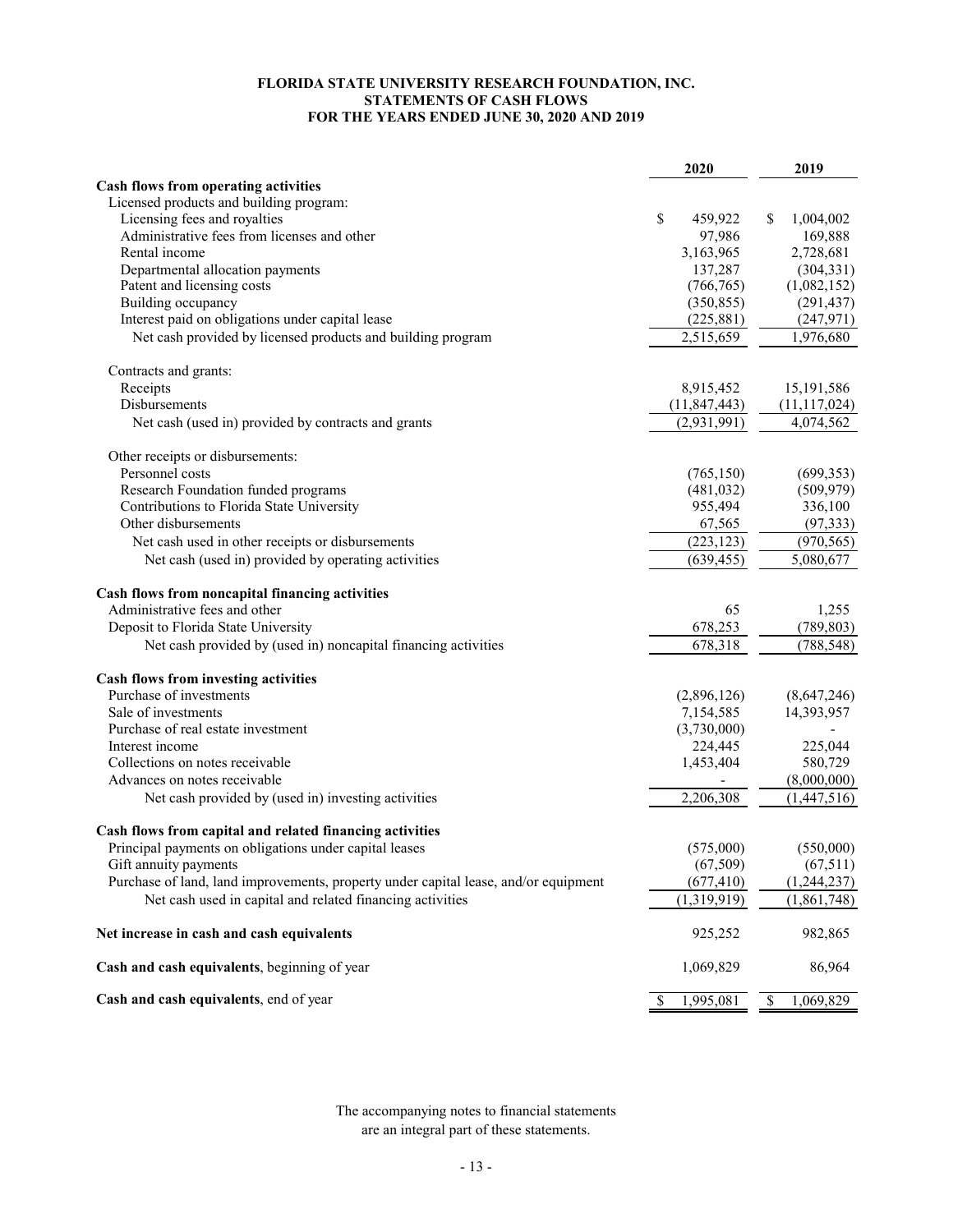## **FLORIDA STATE UNIVERSITY RESEARCH FOUNDATION, INC. STATEMENTS OF CASH FLOWS FOR THE YEARS ENDED JUNE 30, 2020 AND 2019**

(Continued)

|                                                                                               | 2020          | 2019                       |
|-----------------------------------------------------------------------------------------------|---------------|----------------------------|
| Reconciliation of operating income to net cash (used in)<br>provided by operating activities: |               |                            |
| Operating income                                                                              | \$<br>797,701 | 680,202<br><sup>\$</sup>   |
| Adjustments to reconcile operating income                                                     |               |                            |
| to net cash (used in) provided by operating activities:                                       |               |                            |
| Amortization and depreciation of capital assets                                               | 1,110,103     | 988,840                    |
| Amortization of bond premium                                                                  | (65, 819)     | (65, 818)                  |
| Changes in operating assets and liabilities:                                                  |               |                            |
| License fees and royalties receivables                                                        | (117,366)     | (116, 846)                 |
| Other receivables                                                                             | 651,399       | (633, 416)                 |
| Prepaid expenses                                                                              | (104, 787)    | (1,372)                    |
| Change in allowance                                                                           | 18,111        | 60,240                     |
| Royalty allocations payable                                                                   | 633,640       | 502,954                    |
| Florida State University fund payable                                                         | 1,013,117     | 208,799                    |
| Other liabilities                                                                             | (26, 180)     | 22,523                     |
| Unearned restricted revenue                                                                   | (4, 549, 374) | 3,434,571                  |
| Net cash provided by operating activities                                                     | (639,455)     | <sup>\$</sup><br>5,080,677 |
| Supplemental noncash information                                                              |               |                            |
| Unrealized net investment gain                                                                | 575,174       | 884,387                    |
| Long term investment purchased with accounts payable                                          | 47,714        | \$                         |
| Construction in process acquired with accounts payable                                        |               | 95,052                     |

The accompanying notes to financial statements are an integral part of these statements.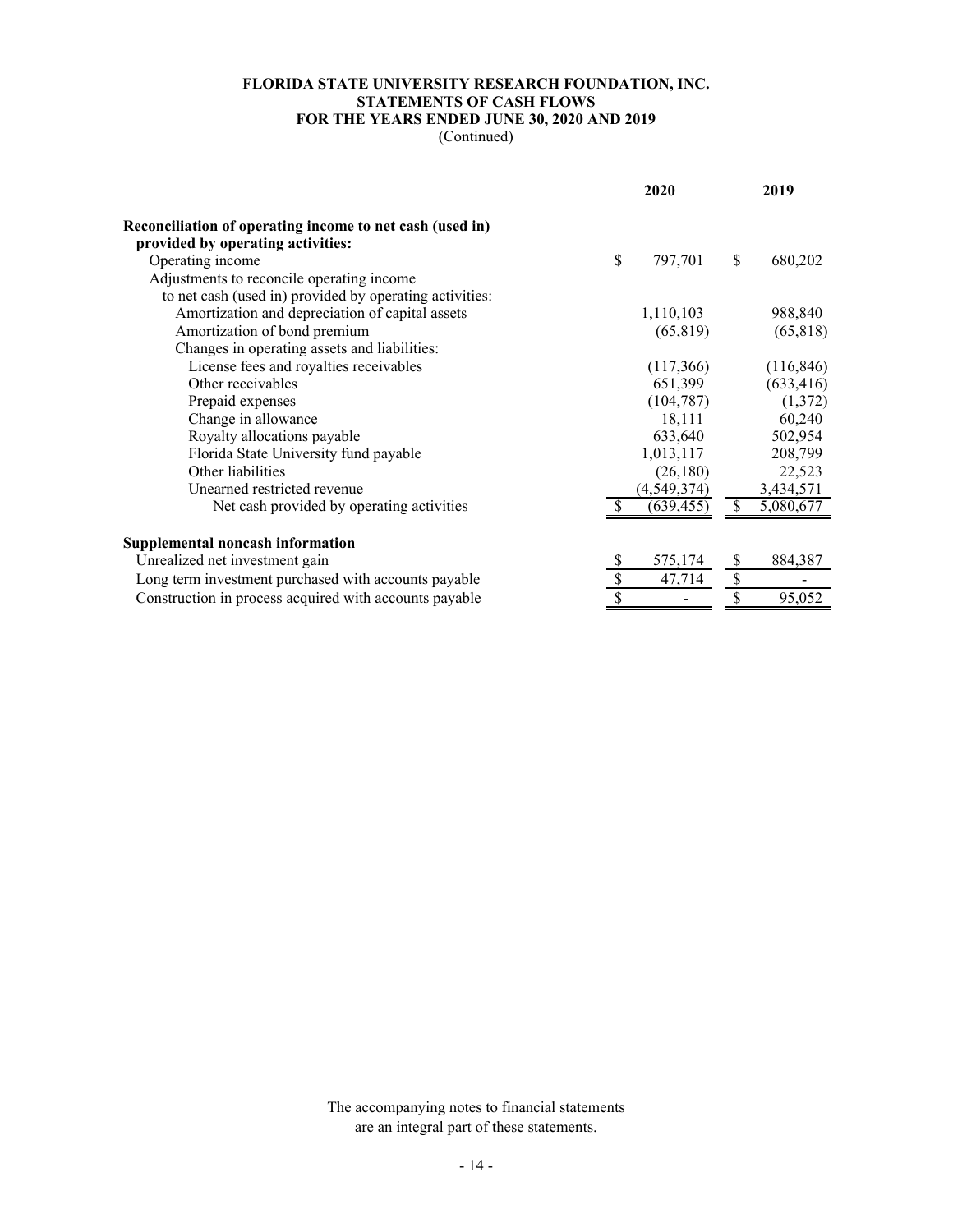# (1) **Reporting Entity:**

The Florida State University Research Foundation, Inc. (the Research Foundation) is a direct support organization as provided for in Section 1004.28, Florida Statutes, Board of Governors Regulation 9.011, and Board of Trustees Regulation 6C2R-2.025. The Research Foundation is considered a component unit of Florida State University (the University). The Research Foundation was formed as a not-for-profit organization in September 1993, in the state of Florida. The purpose of the Research Foundation is to promote and assist the research and training activities of the University through income from contracts, grants, and other sources, including income derived from the development and commercialization of the University's work products.

The Research Foundation is responsible for (1) administering awards funded with private monies for research and development activities of the University where there is a commitment of the University's personnel, equipment, or other facilities; (2) administering income derived from patents and copyrights in accordance with the University's Policies on Patents and University-Sponsored Educational Materials (Copyrights); and (3) developing an infrastructure that supports research activities.

## (2) **Summary of Significant Accounting Policies:**

(a) **Basis of accounting**–– The financial statements of the Research Foundation have been prepared in accordance with generally accepted accounting principles (GAAP) as applied to governmental units. The Governmental Accounting Standards Board (GASB) is the standard-setting body for governmental accounting and financial reporting.

For financial reporting purposes, the Research Foundation is considered a special purpose government entity engaged only in business-type activities. Accordingly, the Research Foundation prepares its financial statements using the economic resources measurement focus and the accrual basis of accounting in accordance with GAAP for proprietary funds, which is similar to those for private business enterprises. Accordingly, revenues are recorded when earned and expenses are recorded when incurred.

(b) **Use of estimates**––The preparation of financial statements in conformity with accounting principles generally accepted in the United States of America requires management to make estimates and assumptions that affect the reported amounts of assets and liabilities and disclosure of contingent assets and liabilities at the date of the financial statements and the reported amounts of revenues and expenses during the reporting period. Accordingly, actual results could differ from those estimates.

(c) **Cash and cash equivalents**––Cash consists of deposits with financial institutions and cash held by a property management company on behalf of the Research Foundation.

(d) **Investments**––In general, investments are reported at fair value when available. The Research Foundation categorizes its fair value measurements within the fair value hierarchy established by GAAP. The hierarchy is based on the valuation inputs used to measure the fair value of the assets. Level 1 inputs are quoted prices in active markets for identical assets; Level 2 inputs are significant other observable inputs; Level 3 inputs are significant unobservable inputs. Investments in 2a7-like external investment pools are measured at amortized cost.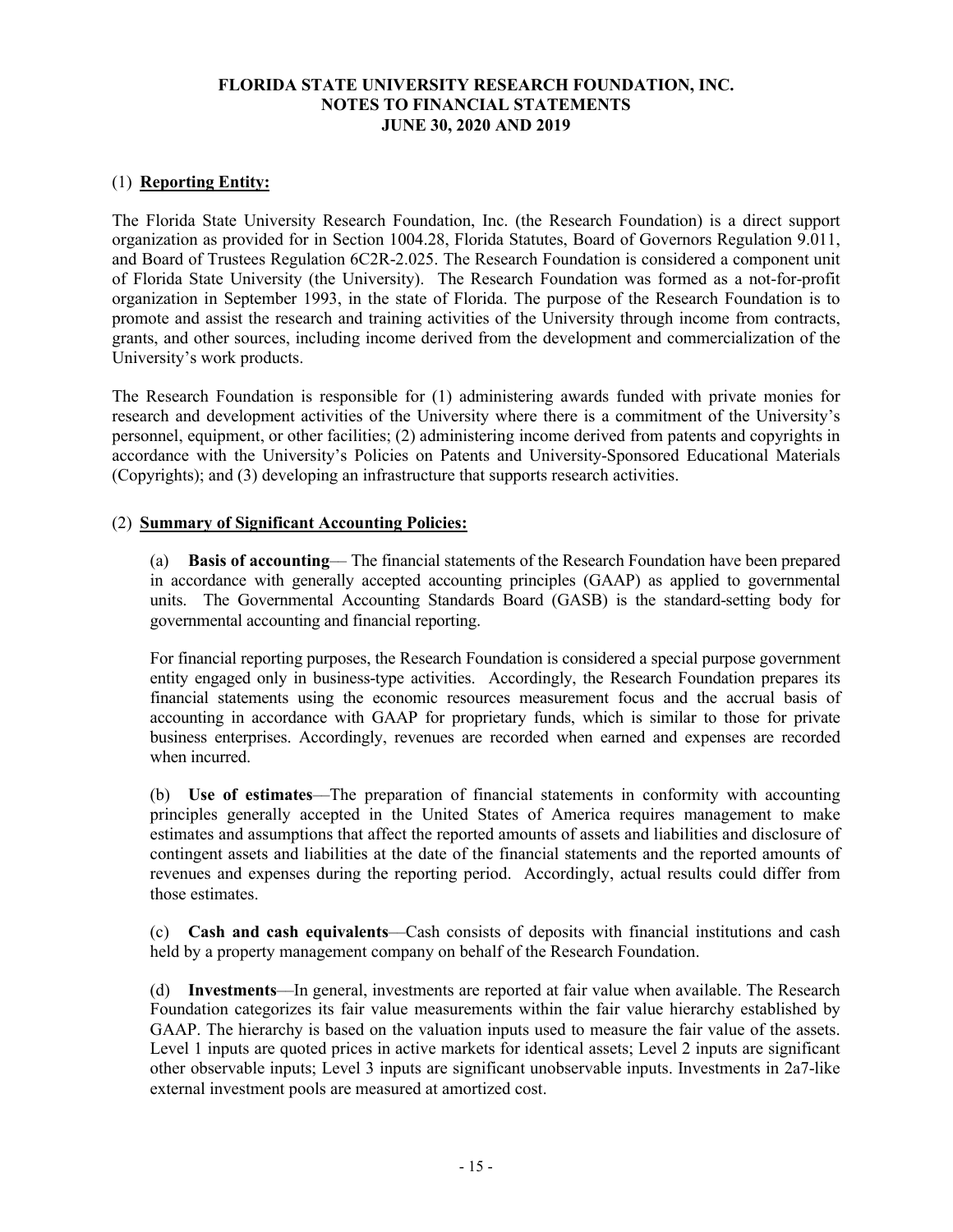### (2) **Summary of Significant Accounting Policies:** (Continued)

(e) **Accounts receivable––**Receivables include grants receivables, license fees and royalty receivables, and other receivables such as rents and expense reimbursements, all of which are valued at net realizable value and are unsecured. It is the Research Foundation's policy to provide an allowance for accounts receivable that are not expected to be collected.

(f) **Deposits held with Florida State University**––The Research Foundation reports costs and contributions to Florida State University related to the architectural and engineering of the Interdisciplinary Research and Commercialization Building (IRCB) and deposits related to other construction projects as deposits held with Florida State University.

(g) **Notes receivable**––Notes receivable include an amount due from the Florida State University College of Medicine, the Florida State University Board of Trustees for and on behalf of its Department of Intercollegiate Athletics, and an amount due from a private corporation.

(h) **Capital assets**––Capital assets include land, construction in progress, property under capital lease, equipment, and computer software and are defined as building assets with a initial cost greater than \$100,000 and a useful life greater than one year and equipment assets with an initial cost greater than \$5,000 and a useful life greater than one year. Initial costs are capitalized and depreciated over the assets useful lives. Useful lives of buildings are between 12 and 30 years while equipment assets useful lives are 5 years.

(i) **Royalty allocations payable**––Royalty allocations payable consists of two balance sheet components, the inventors' allocations payable and the inventors' department allocations payable.

(j) **Bond premiums**––The Research Foundation amortizes bond premiums over the term of the related obligations under capital leases (bonds) using the straight-line method.

(k) **Patent and licensing costs**––The Research Foundation recognizes patent and licensing costs as incurred. The Research Foundation receives patent and license cost reimbursements from licensees, which are recorded as offsetting the patent and licensing cost expense incurred by the Research Foundation during the year.

(l) **Income taxes**––Pursuant to a determination letter received from the Internal Revenue Service, the Research Foundation is exempt from federal income tax under Section  $501(c)(3)$  of the Internal Revenue Code, and as such is liable for tax only on business income unrelated to the purpose for which it is exempt. No provision for income tax expense or liability has been made in either year presented. There are currently no Internal Revenue Service audits in progress for any tax periods, and no significant nonfederal tax jurisdictions. The Research Foundation's income tax returns for the past three years remain subject to examination.

(m) **Licensing fees and royalties**––The Research Foundation recognizes licensing and royalty revenues on commercialization agreements resulting from intellectual property produced at Florida State University. Revenue is reported net of changes in allowance for doubtful accounts on related receivables.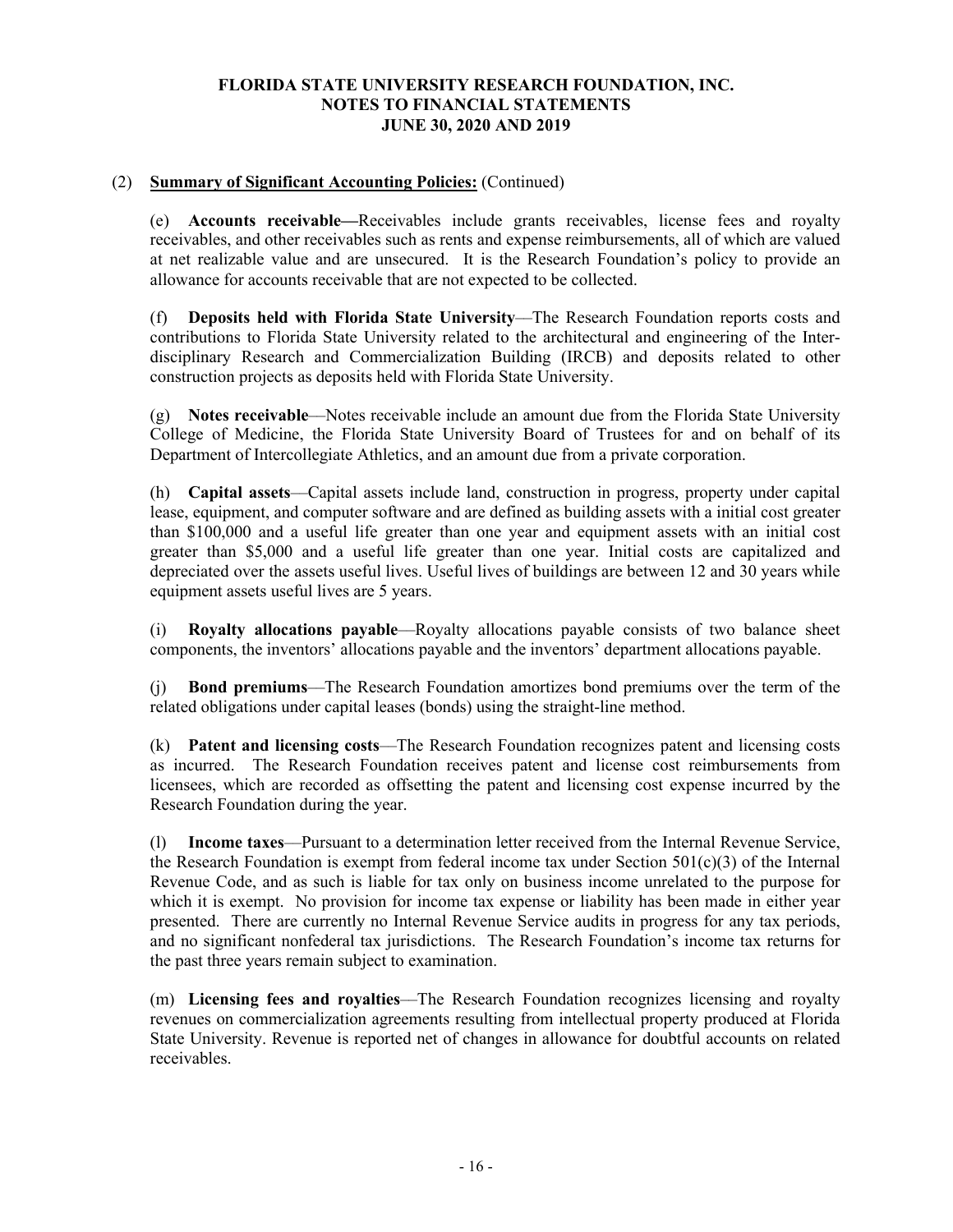### (2) **Summary of Significant Accounting Policies:** (Continued)

### (n) **Revenue recognition**––

- (i) *Operating revenues*––includes activities that have the characteristics of exchange transactions, such as contracts and grants, building rental, and royalties and licensing. Exchange transactions are transactions in which each party receives and gives up essentially equal values.
- (ii) *Nonoperating revenues*––includes activities that have characteristics of nonexchange transactions, such as investment income. Nonexchange transactions are transactions in which an entity either gives or receives value to another party without directly giving or receiving equal value in exchange.

(o) **Administrative revenue – unrestricted**––The Research Foundation recognizes administrative overhead and residual revenues on restricted contracts, grants, and licenses on an annual basis. These amounts are considered unrestricted and remain on deposit with the Research Foundation to support research activity at the University.

(p) **Pronouncements issued**––GASB issued Statement No. 87, *Leases*, in June 2017. GASB 87 aims to better meet the information needs of financial statement users by improving accounting and financial reporting for leases. The provisions in GASB 87 are effective for periods beginning after June 15, 2021.

GASB also issued Statement No. 84, *Fiduciary Activities*, in January 2017. GASB No. 84 seeks to improve guidance regarding the identification of fiduciary activities for accounting and financial reporting purposes and how those activities should be reported. The provisions in GASB No. 84 are effective for fiscal years beginning after December 15, 2019.

The Research Foundation is currently evaluating the effects that implementation of the new standards will have on its financial position, results of operations, and cash flows.

(q) **Subsequent events**––The Research Foundation evaluated all events and transactions that occurred from July 1, 2019 through September 23, 2020, the date the financial statements were available for issuance. During the period from July 1, 2019 to September 23, 2020, the Research Foundation did not have any material recognized subsequent events. The Research Foundation did have non-recognized subsequent events described in the related note disclosure.

(r) **Reclassifications**––Certain accounts in the prior year information have been reclassified for comparative purposes to conform with the presentation in the current-year financial statements.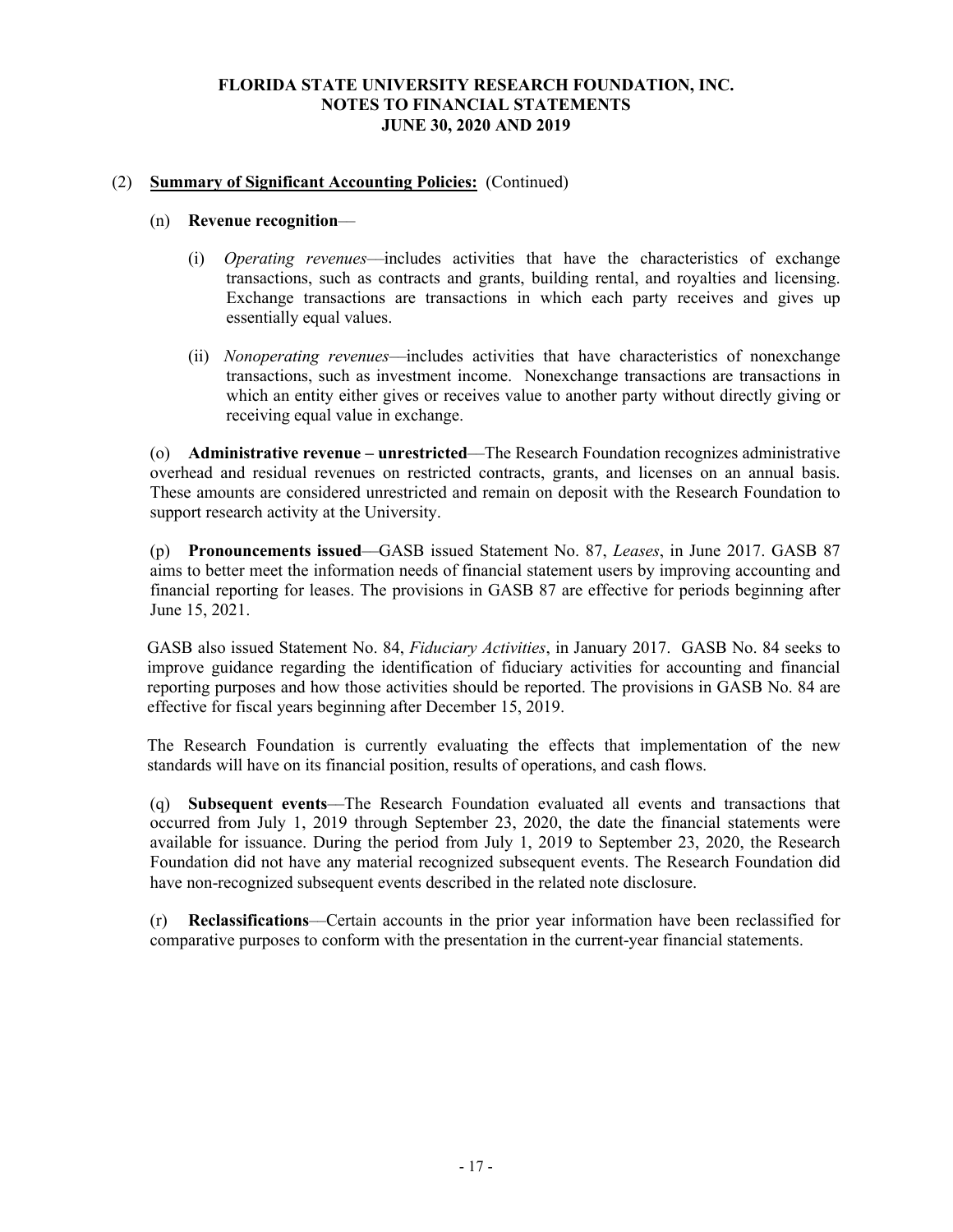### (3) **Deposits and Investments:**

Current investments have maturities of one year or less. Current investments consist of SBA Florida PRIME Money Market Pool and Vanguard Mutual Funds. Non-Current Investments have maturities of greater than one year. As of June 30, 2020 and June 30, 2019, non-current investments consist of an equity interest in a Florida Limited Liability Company and a commercial real estate property in which the sole purpose is to generate cash flows.

*Fair value of investments*––In general, investments are reported at fair value when available. The Research Foundation categorizes the fair value measurements of its investments based on the hierarchy established by generally accepted accounting principles. The Fair value hierarchy, which has three levels, is based on the valuation inputs used to measure an asset's fair value:

Level 1 – Inputs are quoted prices in active markets for identical assets.

Level 2 – Inputs are significant other observable inputs.

o The real estate investment is valued using a combination of the sale price of the asset and an appraisal using various appraisal methods.

Level 3 – Inputs are significant unobservable inputs.

*Investments not reported at fair value:*

- Investments in 2a7-like external investment pools are reported at amortized cost.
- Partnership investment in which the Research Foundation does not exercise significant influence over the operations and financial policies of the partnership is reported at cost.

|                                              |    |                          |                |              | <b>Fair Value Measurements Using</b> |             |              |  |  |
|----------------------------------------------|----|--------------------------|----------------|--------------|--------------------------------------|-------------|--------------|--|--|
| As of June 30, 2020                          |    | <b>Reported</b><br>Value | <b>Level 1</b> |              | <b>Level 2</b>                       |             | Level 3      |  |  |
| <b>Investments by Fair Value Level</b>       |    |                          |                |              |                                      |             |              |  |  |
| Domestic equity mutual funds                 |    | \$38,751,256             |                | \$38,751,256 | - S                                  |             | \$           |  |  |
| International equity mutual funds            |    | 26,136,593               |                | 26,136,593   |                                      |             |              |  |  |
| Domestic bond mutual funds                   |    | 20,385,619               |                | 20,385,619   |                                      |             |              |  |  |
| International bond mutual funds              |    | 8,399,046                |                | 8,399,046    |                                      |             |              |  |  |
| Real estate investment                       |    | 3,730,000                |                |              |                                      | 3,730,000   |              |  |  |
| <b>Total Investments by Fair Value Level</b> |    | \$97,402,514             |                | \$93,672,514 |                                      | \$3,730,000 | $\mathbb{S}$ |  |  |
| Investments not reported at fair value       |    |                          |                |              |                                      |             |              |  |  |
| SBA Florida PRIME (amortized cost)           | \$ | 52,477,895               |                |              |                                      |             |              |  |  |
| Partnership investment (cost)                |    | 1,038,077                |                |              |                                      |             |              |  |  |
| Total investments not reported at fair value |    | 53,515,972               |                |              |                                      |             |              |  |  |
| <b>Total Investments</b>                     |    | 150,918,486              |                |              |                                      |             |              |  |  |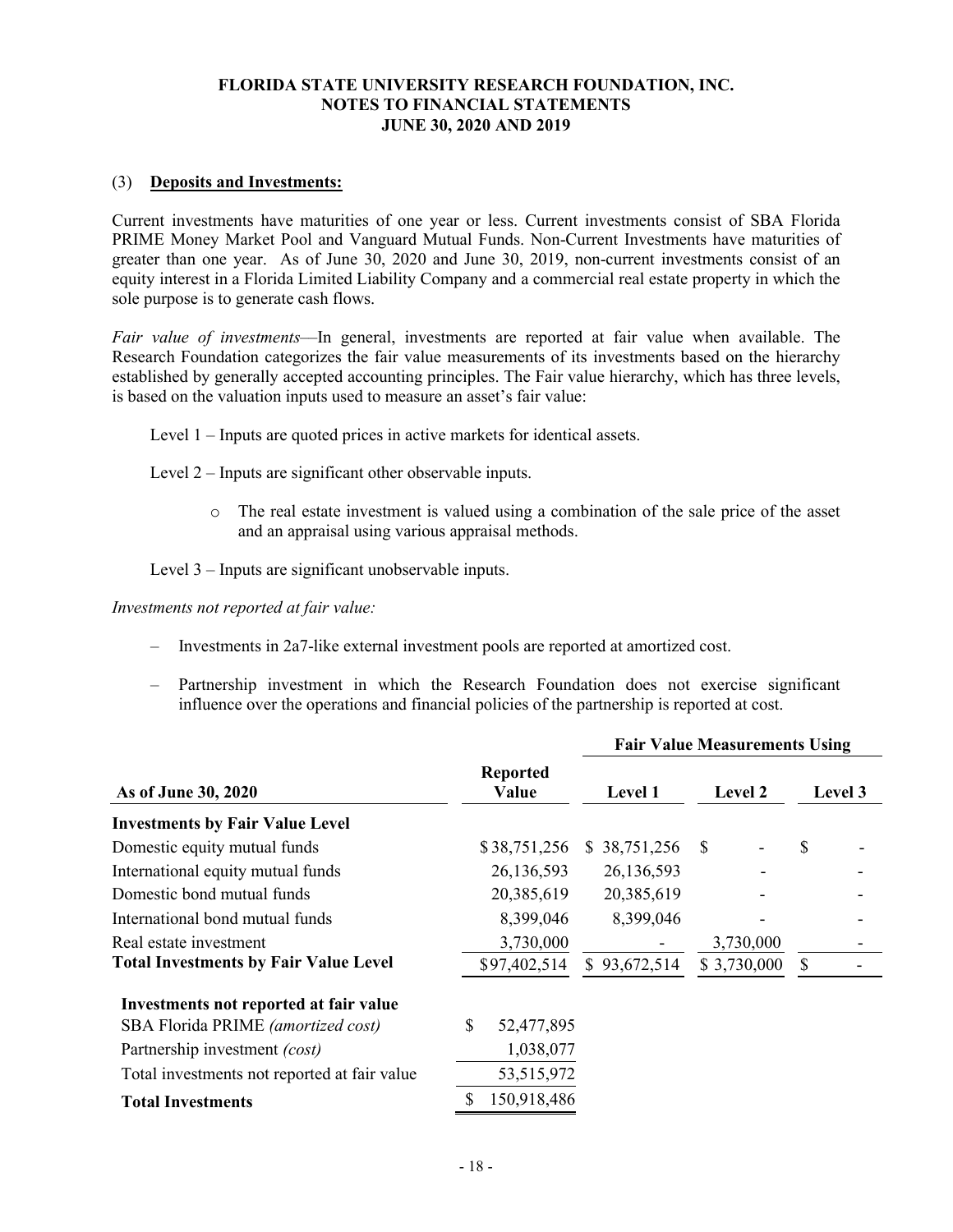# (3) **Deposits and Investments:** (Continued)

|                                                                 |    |                          | <b>Fair Value Measurements Using</b> |                |  |         |  |
|-----------------------------------------------------------------|----|--------------------------|--------------------------------------|----------------|--|---------|--|
| As of June 30, 2019                                             |    | <b>Reported</b><br>Value | <b>Level 1</b>                       | <b>Level 2</b> |  | Level 3 |  |
| <b>Investments by Fair Value Level</b>                          |    |                          |                                      |                |  |         |  |
| Domestic equity mutual funds                                    | \$ | 34,902,777               | \$34,902,777                         | <sup>\$</sup>  |  | \$      |  |
| International equity mutual funds<br>Domestic bond mutual funds |    | 22,135,832<br>22,518,812 | 22,135,835<br>22,518,812             |                |  |         |  |
| International bond mutual funds                                 |    | 9,685,647                | 9,685,644                            |                |  |         |  |
| <b>Total Investments by Fair Value Level</b>                    |    | 89,243,068               | \$89,243,068                         |                |  | \$      |  |
| Investments not reported at fair value                          |    |                          |                                      |                |  |         |  |
| SBA Florida PRIME (amortized cost)                              | \$ | 55,890,160               |                                      |                |  |         |  |
| Partnership Investment (cost)                                   |    | 990,363                  |                                      |                |  |         |  |
| Total investments not reported at fair value                    |    | 56,880,523               |                                      |                |  |         |  |
| <b>Total Investments</b>                                        | \$ | 146,123,591              |                                      |                |  |         |  |

At June 30, 2020, the Research Foundation has the following investments and maturities:

|                                                  |                          | Years                                   |              |                           |    |                        |  |  |  |  |  |
|--------------------------------------------------|--------------------------|-----------------------------------------|--------------|---------------------------|----|------------------------|--|--|--|--|--|
|                                                  | <b>Reported</b><br>Value | <b>Less Than 1</b><br>$6 - 10$<br>$1-5$ |              |                           |    | <b>More Than</b><br>10 |  |  |  |  |  |
| Money Market Accounts<br>Domestic Equity Mutual  | \$52,477,895             | $$52,477,895$ \;                        |              | \$                        | \$ |                        |  |  |  |  |  |
| <b>Funds</b><br><b>International Equity</b>      | 38,751,256               | No Maturity                             |              |                           |    |                        |  |  |  |  |  |
| <b>Mutual Funds</b><br>Domestic Bond Mutual      | 26,136,593               | No Maturity                             |              |                           |    |                        |  |  |  |  |  |
| Funds                                            | 20,385,619               | 680,623                                 | 10,573,531   | 4,441,820                 |    | 4,689,645              |  |  |  |  |  |
| <b>International Bond</b><br><b>Mutual Funds</b> | 8,399,046                | 103,308                                 | 3,163,081    | 2,507,115                 |    | 2,625,902              |  |  |  |  |  |
| Commercial real estate                           | 3,730,000                | No Maturity                             |              |                           |    |                        |  |  |  |  |  |
| Partnership Investment                           | 1,038,077                | No Maturity                             |              |                           |    |                        |  |  |  |  |  |
|                                                  | \$150,918,486            | 53,261,826                              | \$13,736,612 | 6,948,935<br><sup>S</sup> | S  | 7,315,547              |  |  |  |  |  |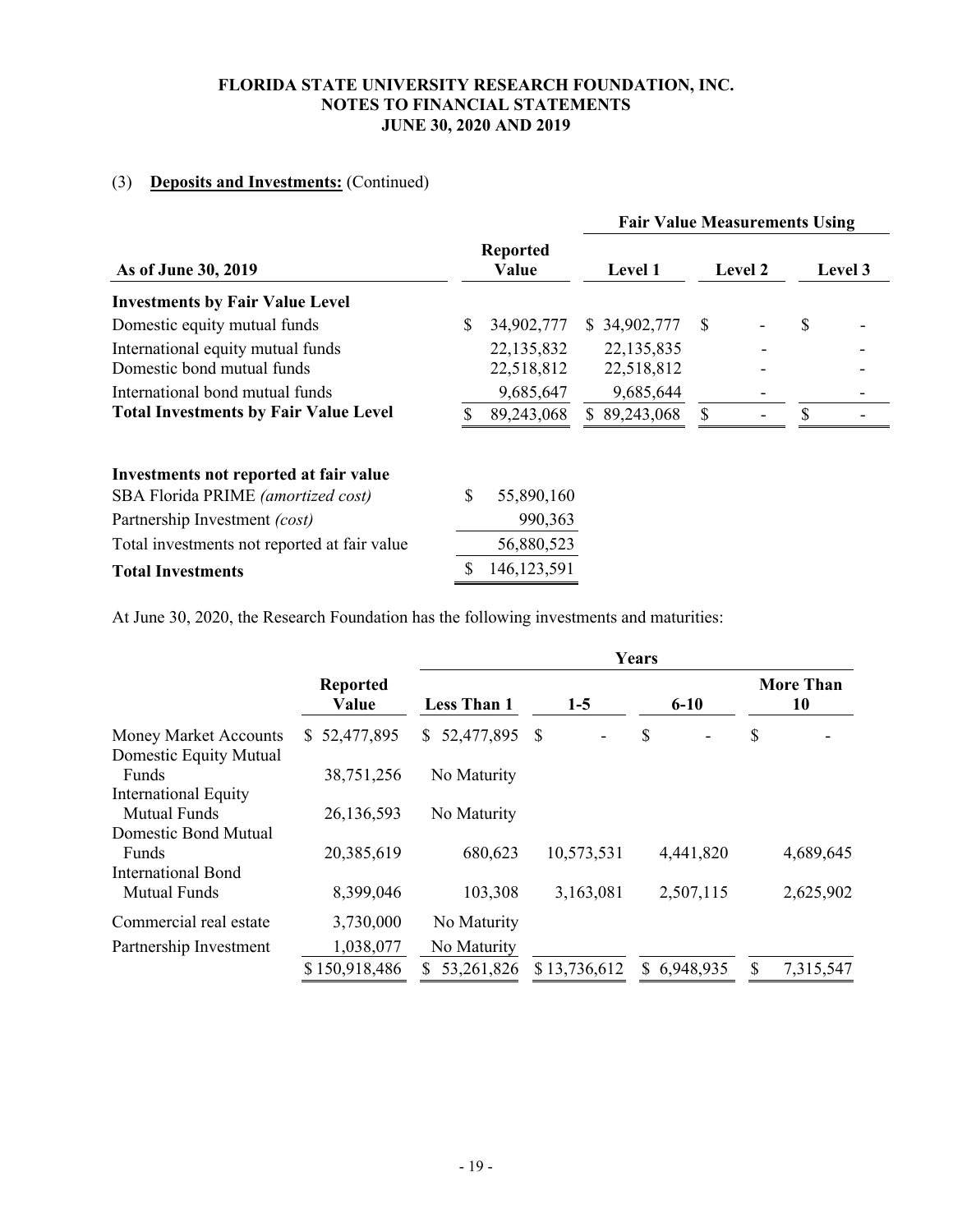#### (3) **Deposits and Investments:** (Continued)

Money Market Accounts includes \$52,477,895 invested in SBA Florida PRIME with a Weighted Average Maturity (WAM) of 53 days.

At June 30, 2019, the Research Foundation has the following investments and maturities:

|                                                        |                          | Years                        |              |             |              |           |  |  |  |  |
|--------------------------------------------------------|--------------------------|------------------------------|--------------|-------------|--------------|-----------|--|--|--|--|
|                                                        | <b>Reported</b><br>Value | <b>Less Than 1</b>           | $1-5$        | $6 - 10$    | More Than 10 |           |  |  |  |  |
| <b>Money Market Accounts</b><br>Domestic Equity Mutual | \$55,890,160             | 55,890,160<br>$\mathbb{S}^-$ | -S           | \$          | \$           |           |  |  |  |  |
| Funds                                                  | 34,902,777               | No Maturity                  |              |             |              |           |  |  |  |  |
| <b>International Equity</b><br><b>Mutual Funds</b>     | 22,135,832               | No Maturity                  |              |             |              |           |  |  |  |  |
| Domestic Bond Mutual<br><b>Funds</b>                   | 22,518,812               | 1,399,427                    | 12,285,082   | 6,672,870   |              | 2,161,433 |  |  |  |  |
| <b>International Bond</b>                              |                          |                              |              |             |              |           |  |  |  |  |
| <b>Mutual Funds</b>                                    | 9,685,647                | 157,876                      | 3,823,893    | 2,841,769   |              | 2,862,109 |  |  |  |  |
| Partnership Investment                                 | 990,363                  | No Maturity                  |              |             |              |           |  |  |  |  |
|                                                        | \$146,123,591            | 57,447,463<br>S.             | \$16,108,975 | \$9,514,639 | \$           | 5,023,542 |  |  |  |  |

Money Market Accounts includes \$55,890,160 invested in SBA Florida PRIME with a Weighted Average Maturity (WAM) of 28 days.

*Credit risk*––Credit risk is the risk that an issuer or other counterparty to an investment will not fulfill its obligations to the Research Foundation. In accordance with the Research Foundation's investment policy, the minimum average credit quality rating of a bond mutual fund shall be investment grade or higher, or BBB/Baa or higher.

As of June 30, 2020, the Research Foundation has the following debt instrument credit quality ratings:

|                     | <b>Reported</b><br>Value | AAA<br>(AAAm) | Aa<br>A                  |                | Less than A<br>rated     | <b>Not</b><br><b>Rated</b> |
|---------------------|--------------------------|---------------|--------------------------|----------------|--------------------------|----------------------------|
| Money Market        |                          |               |                          |                |                          |                            |
| Accounts            | \$55,890,160             | \$55,890,160  | $\overline{\phantom{a}}$ | $\overline{a}$ | $\overline{\phantom{a}}$ |                            |
| Domestic Bond       |                          |               |                          |                |                          |                            |
| <b>Mutual Funds</b> | 20,385,619               | 8,110,657     | 1,603,087                | 5,988,033      | 4,486,158                | 197,684                    |
| International Bond  |                          |               |                          |                |                          |                            |
| <b>Mutual Funds</b> | 8,399,046                | 1,735,243     | 2,240,026                | 2,085,483      | 2,338,294                | $\overline{\phantom{0}}$   |
|                     | \$84,674,825             | \$65,736,060  | \$3,843,113              | \$8,073,516    | \$6,824,452              | \$197,684                  |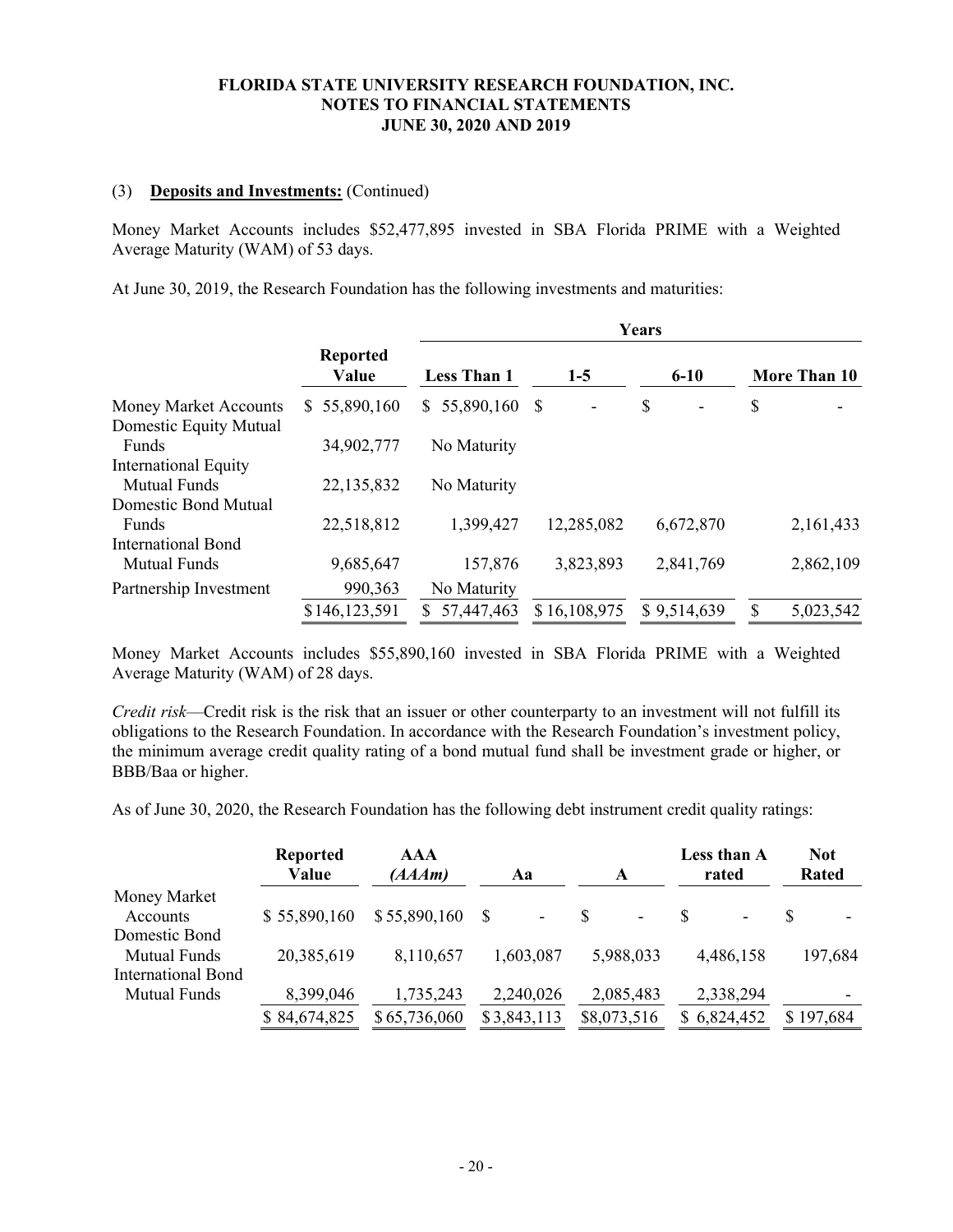### (3) **Deposits and Investments:** (Continued)

Debt Instruments whose credit quality is not rated includes \$197,684 of not rated domestic bond mutual funds.

As of June 30, 2019, the Research Foundation has the following debt instrument credit quality ratings:

|                           | <b>Reported</b><br>Value | <b>AAA</b><br>(AAAm) | Aa                             |             | Less than A<br>rated | <b>Not</b><br><b>Rated</b> |
|---------------------------|--------------------------|----------------------|--------------------------------|-------------|----------------------|----------------------------|
| Money Market              |                          |                      |                                |             |                      |                            |
| Accounts                  | \$55,890,160             | \$55,890,160         | -S<br>$\overline{\phantom{a}}$ | $\sim$      |                      | S                          |
| Domestic Bond             |                          |                      |                                |             |                      |                            |
| <b>Mutual Funds</b>       | 22,518,812               | 10,731,097           | 1,656,376                      | 5,315,702   | 4,578,101            | 237,536                    |
| <b>International Bond</b> |                          |                      |                                |             |                      |                            |
| Mutual Funds              | 9,685,647                | 2,060,138            | 2,557,979                      | 2,533,765   | 2,533,765            |                            |
|                           | \$88,094,619             | \$68,681,395         | \$4,214,355                    | \$7,849,467 | \$7,111,866          | \$237,536                  |

Debt Instruments whose credit quality is not rated includes \$237,536 of not rated domestic bond mutual funds.

Investment revenues consisted of the following amounts:

|                                                  | <b>Years Ended June 30,</b> |                           |  |         |  |
|--------------------------------------------------|-----------------------------|---------------------------|--|---------|--|
|                                                  |                             | 2020                      |  | 2019    |  |
| Realized gains on current investments            |                             | $$4,863,544$ $$4,882,429$ |  |         |  |
| Unrealized (losses) gains on current investments |                             | 575,174                   |  | 844,387 |  |
| Total investment revenues                        |                             | $$5,438,718$ $$5,726,816$ |  |         |  |

*Custodial credit risk*––Custodial credit risk is the risk of loss attributed to the magnitude of the Research Foundation's investments held by outside parties. Deposits with financial institutions are insured by the Federal Deposit Insurance Corporation up to \$250,000 per depositor or collateralized with securities in Florida's multiple financial institution collateral pool pursuant to Chapter 280, Florida Statutes. At June 30, 2020, the carrying amount of deposits totaled \$1,995,081. At June 30, 2019 the carrying amount of deposits totaled 1,069,829. The Research Foundation has not experienced any losses in such accounts.

*Partnership investment*––The Research Foundation has invested in an equity holding in a Florida Limited Liability Company (the Company) that is in the business of producing materials resulting from intellectual property of Florida State University. During the year ended June 30, 2020 the Research Foundations equity interest in the Company was roughly 33% of the total shares outstanding. During the year ended June 30, 2019 the Research Foundations equity interest in the Company was roughly 31% of the total shares outstanding. Partnership investment is reported as a non-current investment and is recorded using the cost approach.

*Concentration of credit risk––*The financial instruments exposed to concentrations of credit risk consist primarily of cash, cash equivalents, and investments. All investment transactions have credit exposure to the extent that a counterparty may default on an obligation to the Research Foundation. Credit risk is a consequence of carrying investment positions. To manage credit risk, the Research Foundation limits its exposure by investing primarily in the SBA investment pools and Vanguard Mutual Funds, which invest in higher quality investments with varying maturity rates.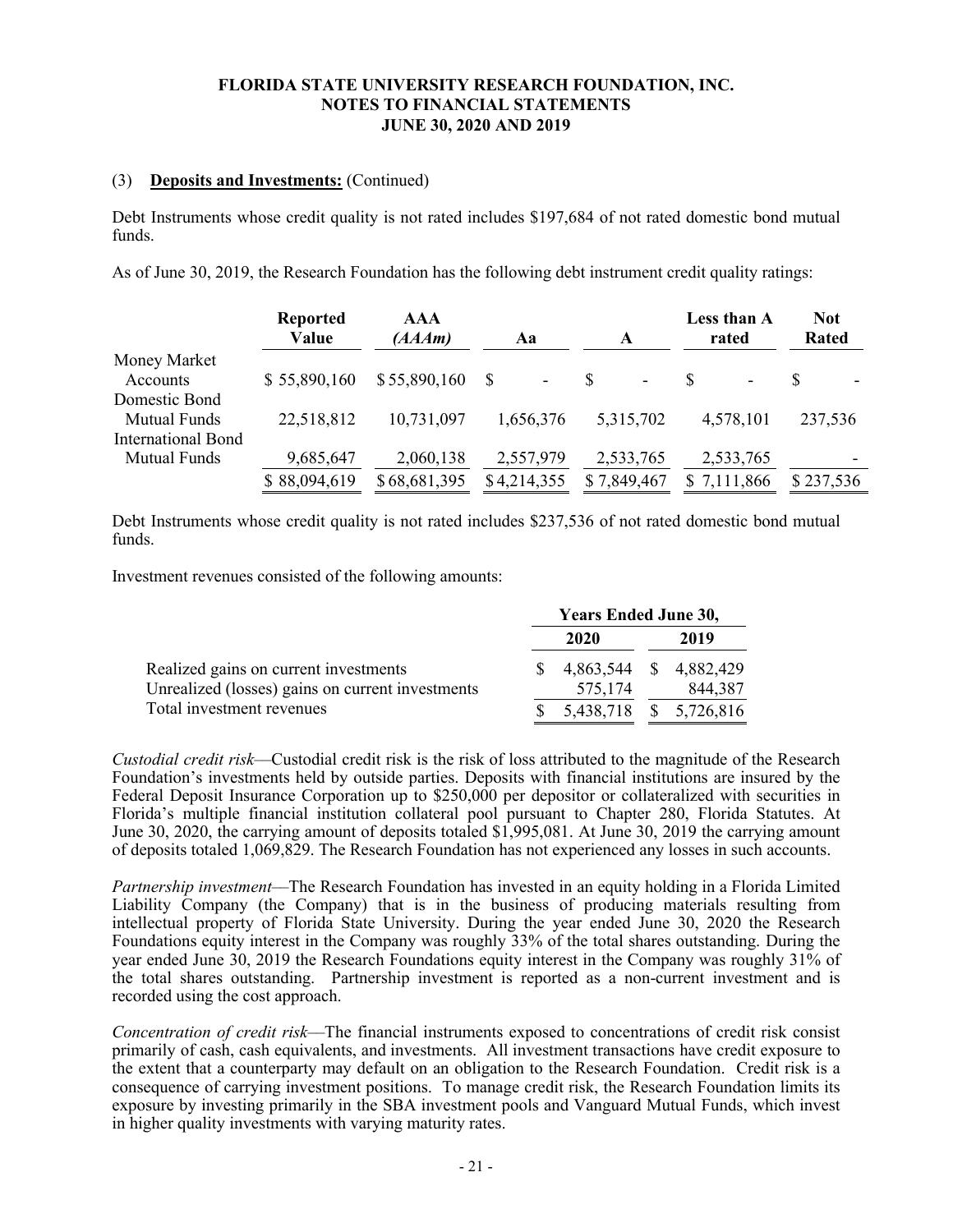## (3) **Deposits and Investments:** (Continued)

As of June 30, 2020, Standard and Poor's Ratings Services assigned its "AAAm" principal stability fund rating to Florida PRIME. The occurrence of an event that has a material impact on liquidity or operations of the trust fund can cause limits on contributions or withdrawals. During the fiscal year there were no redemption fees or maximum transaction amounts, or any other requirements that serve to limit a participant's daily access to 100% of their account value. Separate financial statements for the pool are available by contacting the Florida State Board of Administration.

*Interest rate risk*––Interest rate risk is the risk that changes in interest rates will adversely affect the fair value of an investment. In accordance with its investment policy, the Research Foundation minimizes interest rate risk by limiting the average duration of the fixed income portfolio to not exceed the average duration of the broad US fixed income market – approximately six years as well as a maturity limit of nine years.

*Foreign currency risk*—Foreign currency risk is the risk that changes in exchange rates will adversely affect the fair value of an investment or deposit.

The Research Foundation has no formal investment policy with regard to foreign currency risk for the investments, consisting of various Vanguard mutual funds which all state that there are inherent risks involved when investing in international securities through mutual funds that are not present with investments in domestic securities. The following table summarizes the Research Foundation's exposure to foreign currency risk in U.S. dollars as of June 30, 2020:

|                            | <b>Equity</b> | <b>Total</b>  |                    | <b>Equity</b> | <b>Total</b> |
|----------------------------|---------------|---------------|--------------------|---------------|--------------|
| Australian Dollar          | \$<br>934,587 | \$<br>934,587 | Malaysian Ringgit  | 128,171       | 128,171      |
| <b>Brazilian Real</b>      | 249,944       | 249,944       | Mexican Peso       | 138,075       | 138,075      |
| Canadian Dollar            | 1,378,717     | 1,378,717     | New Zealand Dollar | 57,154        | 57,154       |
| Chilean Peso               | 20,181        | 20,181        | Norwegian Krone    | 545,134       | 545,134      |
| Chinese Yuan               | 187,934       | 187,934       | Pakistani Rupee    | 2,523         | 2,523        |
| Colombian Peso             | 6,307         | 6,307         | Philippine Peso    | 31,533        | 31,533       |
| Czech Koruna               | 22,262        | 22,262        | Polish Złoty       | 63,022        | 63,022       |
| Danish Krone               | 181,101       | 181,101       | Qatari Riyal       | 29,010        | 29,010       |
| <b>Egyptian Pound</b>      | 5,045         | 5,045         | Russian Ruble      | 124,410       | 124,410      |
| Euro                       | 11,341,484    | 11,341,484    | Saudi Arabia Riyal | 90,814        | 90,814       |
| <b>Great Britain Pound</b> | 3,028,518     | 3,028,518     | Singapore Dollar   | 223,351       | 223,351      |
| Hong Kong Dollar           | 2,285,552     | 2,285,552     | South African Rand | 169,854       | 169,854      |
| Hungarian Forint           | 20,166        | 20,166        | Swedish Krona      | 553,300       | 553,300      |
| Indian Rupee               | 367,907       | 367,907       | Swiss Franc        | 1,842,182     | 1,842,182    |
| Indonesian Rupiah          | 138,187       | 138,187       | New Taiwan Dollar  | 548,570       | 548,570      |
| Israeli New Shekel         | 65,980        | 65,980        | Thai Baht          | 164,302       | 164,302      |
| Japanese Yen               | 5,440,175     | 5,440,175     | Turkish Lira       | 22,703        | 22,703       |
| Korean Won                 | 1,134,411     | 1,134,411     | <b>UAE</b> Dirham  | 20,181        | 20,181       |
| Kuwait Dinar               | 22,703        | 22,703        | <b>Total</b>       | \$31,585,450  | \$31,585,450 |

# **Currency by Investment and Fair Value**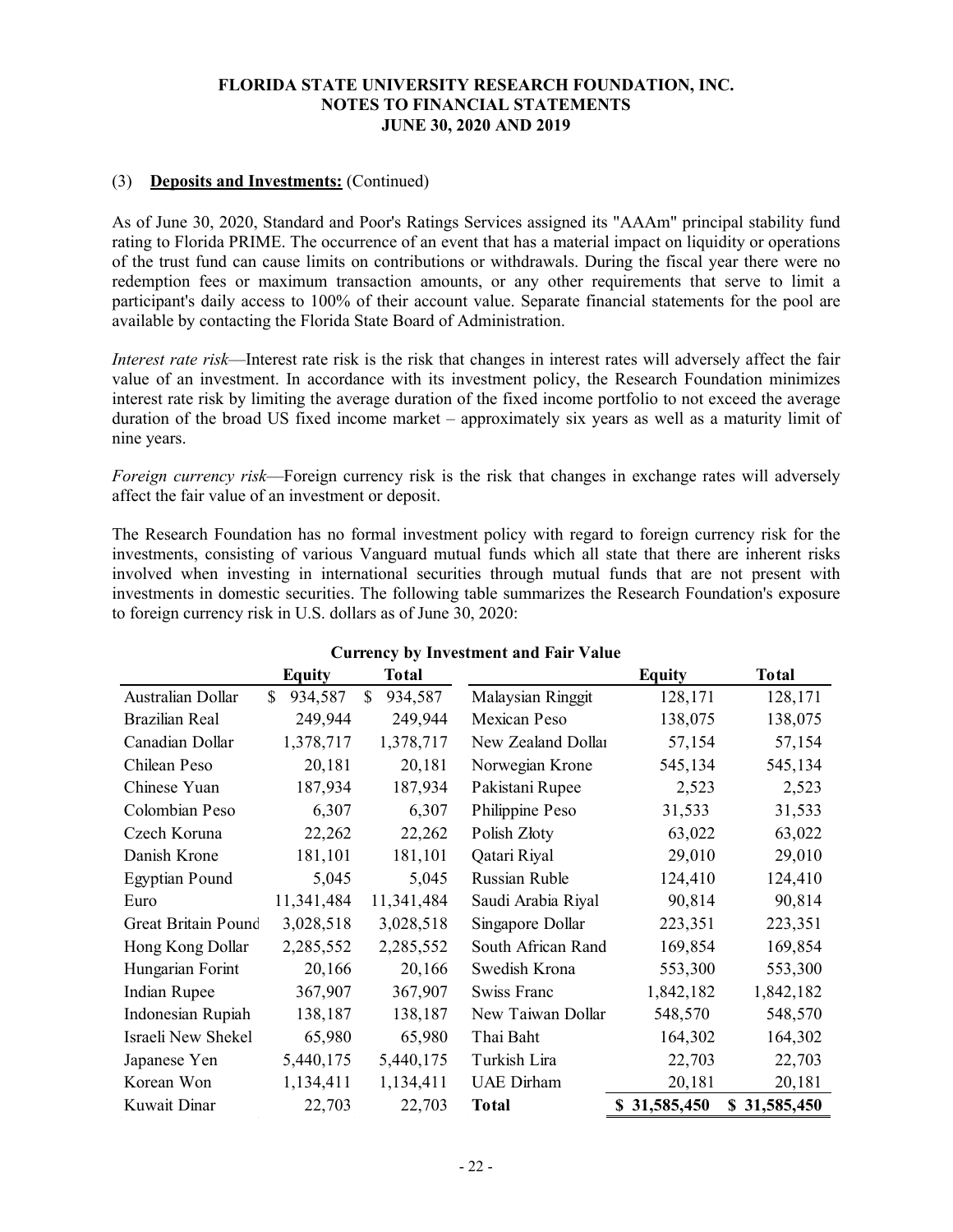# (3) **Deposits and Investments:** (Continued)

The following table summarizes the Research Foundation's exposure to foreign currency risk in U.S. dollars as of June 30, 2019:

|                       | Currency by investment and main various          |           |     |           |                    |  |              |   |            |  |  |
|-----------------------|--------------------------------------------------|-----------|-----|-----------|--------------------|--|--------------|---|------------|--|--|
|                       | Equity<br><b>Total</b><br><b>Equity</b><br>Total |           |     |           |                    |  |              |   |            |  |  |
| Australian Dollar     | \$                                               | 677,679   | \$. | 677,679   | Malaysian Ringgit  |  | 73,598       |   | 73,598     |  |  |
| <b>Brazilian Real</b> |                                                  | 291,519   |     | 291,519   | Mexican Peso       |  | 117,334      |   | 117,334    |  |  |
| Canadian Dollar       |                                                  | 925,495   |     | 925,495   | New Zealand Dollar |  | 28,993       |   | 28,993     |  |  |
| Chilean Peso          |                                                  | 25,648    |     | 25,648    | Norwegian Krone    |  | 165,287      |   | 165,287    |  |  |
| Chinese Yuan          |                                                  | 26,763    |     | 26,763    | Pakistani Rupee    |  | 3,345        |   | 3,345      |  |  |
| Colombian Peso        |                                                  | 7,806     |     | 7,806     | Philippine Peso    |  | 34,569       |   | 34,569     |  |  |
| Czech Koruna          |                                                  | 4,460     |     | 4,460     | Polish Złoty       |  | 30,108       |   | 30,108     |  |  |
| Danish Krone          |                                                  | 324,109   |     | 324,109   | Qatari Riyal       |  | 34,569       |   | 34,569     |  |  |
| <b>Egyptian Pound</b> |                                                  | 5,576     |     | 5,576     | Russian Ruble      |  | 90,324       |   | 90,324     |  |  |
| Euro                  |                                                  | 5,657,642 |     | 5,657,642 | Saudi Arabia Riyal |  | 41,259       |   | 41,259     |  |  |
| Great Britain Pound   |                                                  | 2,438,331 |     | 2,438,331 | Singapore Dollar   |  | 263,844      |   | 263,844    |  |  |
| Hong Kong Dollar      |                                                  | 1,825,820 |     | 1,825,820 | South African Rand |  | 235,287      |   | 235,287    |  |  |
| Hungarian Forint      |                                                  | 7,806     |     | 7,806     | Swedish Krona      |  | 479,304      |   | 479,304    |  |  |
| Indian Rupee          |                                                  | 415,286   |     | 415,286   | Swiss Franc        |  | 1,438,074    |   | 1,438,074  |  |  |
| Indonesian Rupiah     |                                                  | 77,043    |     | 77,043    | New Taiwan Dollar  |  | 407,449      |   | 407,449    |  |  |
| Israeli New Shekel    |                                                  | 36,799    |     | 36,799    | Thai Baht          |  | 184,185      |   | 184,185    |  |  |
| Japanese Yen          |                                                  | 3,174,610 |     | 3,174,610 | Turkish Lira       |  | 27,110       |   | 27,110     |  |  |
| Korean Won            |                                                  | 649,623   |     | 649,623   | <b>UAE</b> Dirham  |  | 22,302       |   | 22,302     |  |  |
| Kuwait Dinar          |                                                  | 21,187    |     | 21,187    | Total              |  | \$20,270,143 | S | 20,270,143 |  |  |

#### **Currency by Investment and Fair Value**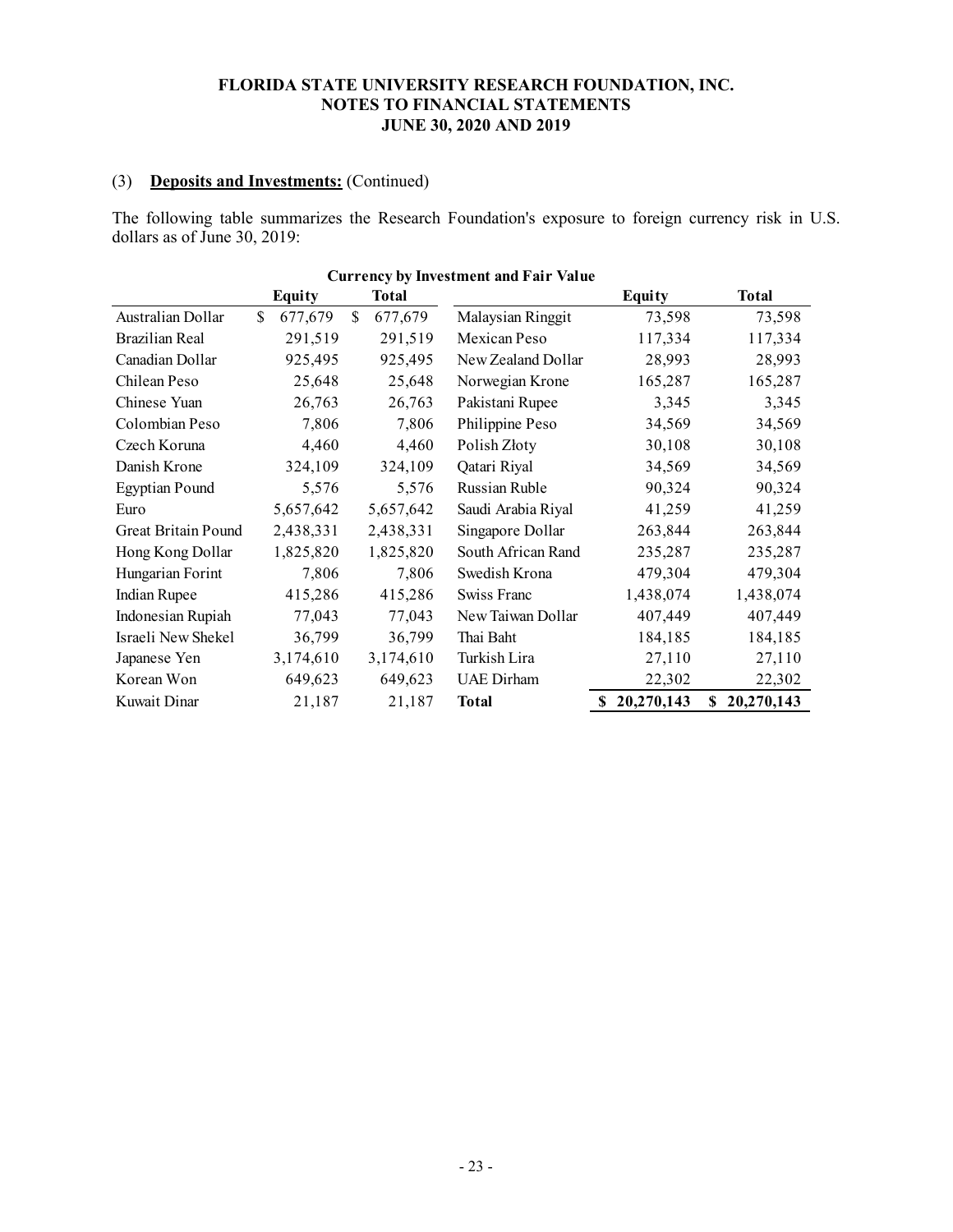# (4) **License Fees & Royalty Receivables, Grant Receivables, and Accounts Receivable:**

License fees and royalties receivables consist of the following as of the years ended June 30:

|                                              |              | <b>June 30,</b> |         |
|----------------------------------------------|--------------|-----------------|---------|
|                                              |              | 2020            | 2019    |
| License fees and royalties receivable, gross | <sup>S</sup> | 306,741 \$      | 207,486 |
| Allowance for doubtful accounts              |              |                 |         |
| License fees and royalties receivable, net   |              | 306,741 \$      | 207,486 |

Grants receivables consist of the following as of the years ended June 30:

|                                                             | <b>June 30,</b>                                       |  |                        |  |  |
|-------------------------------------------------------------|-------------------------------------------------------|--|------------------------|--|--|
|                                                             | 2020                                                  |  | 2019                   |  |  |
| Grants receivable, gross<br>Allowance for doubtful accounts | $$1,145,682$ $$1,777,805$<br>$\overline{\phantom{0}}$ |  |                        |  |  |
| Grants receivable, net                                      | 1,145,682                                             |  | $\frac{\$}{1,777,805}$ |  |  |

Accounts receivable – other consists of the following as of the years ended June 30:

|                                                                                          |      | <b>June 30,</b>       |  |                       |  |  |  |
|------------------------------------------------------------------------------------------|------|-----------------------|--|-----------------------|--|--|--|
|                                                                                          | 2020 |                       |  | 2019                  |  |  |  |
| Due from Florida State University, gross                                                 | S    | 10,275                |  | 2,960                 |  |  |  |
| Patent & license cost reimbursement receivable, gross<br>Allowance for doubtful accounts |      | 427,027<br>(132, 825) |  | 435,505<br>(114, 712) |  |  |  |
| Accounts Receivable – other, net                                                         | S    | 304,477               |  | 323,753               |  |  |  |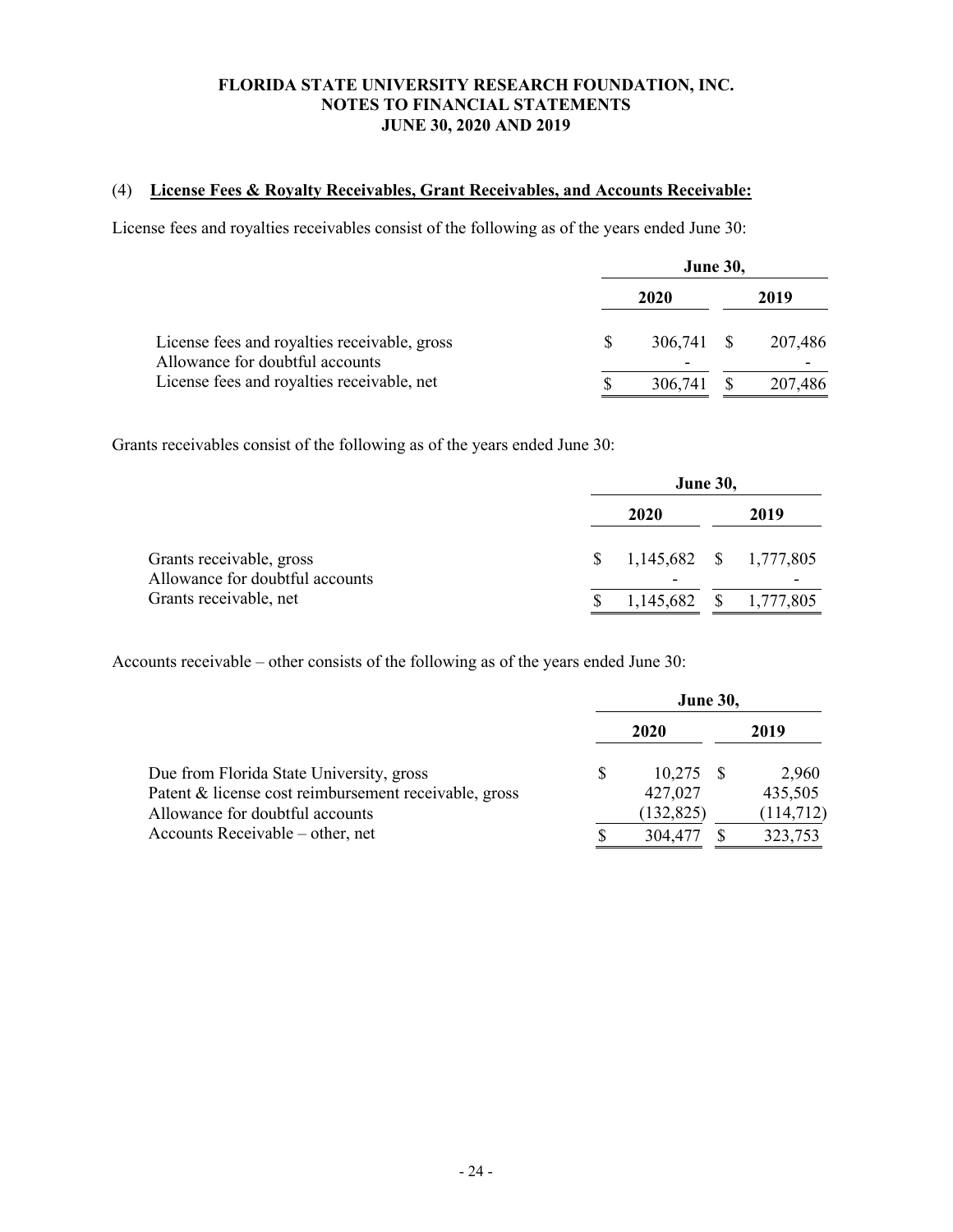# (5) **Notes Receivable:**

On May 19, 2015, the Research Foundation entered into a joint agreement with the Florida State University College of Medicine to plan and design a site for the purchase and installation of a Functional Magnetic Resonance Imaging Machine (fMRI). The Research Foundation provided a non-interest bearing loan to the College of Medicine for \$1,000,000. The College of Medicine fMRI project was completed in June 2017 and is currently in use. The loan agreement calls for annual payments of \$200,000 beginning October 1, 2017 and ending October 1, 2021. During the year 2019, an unexpended balance in the project account in the amount of \$52,633 was received and applied against the loan balance. In accordance with the loan agreement, the remaining payments have been reduced proportionately to \$182,456. As of June 30, 2020 and 2019, the note receivable balance was \$364,803 \$547,367, respectively.

On September 14, 2011, the Research Foundation provided an entrepreneurial cash advance in the amount of \$25,000 to BioFront Technologies, Inc., a spinoff of intellectual property developed at Florida State University. The purpose of the advance was to accelerate license negotiations and technical/product development. The non-interest bearing advance was to be repaid by June 1, 2016 or a mutually agreeable repayment schedule was to be negotiated. On April 26, 2017, a repayment schedule was established with monthly payments beginning in July 2017 and continuing through January 2020. As of June 30, 2019, the note receivable balance was \$8,000. There was no remaining note receivable balance as of June 30, 2020.

On August 15, 2018, the Research Foundation provided an \$8,000,000 loan bearing interest of 3.25% to the Florida State University Board of Trustees for and on behalf of its Department of Intercollegiate Athletics (the Department) to fund the Seminole Golf Course and Club Capital Improvement Project. The promissory note calls for monthly payments of \$123,778 beginning January 15, 2019 and ending on December 15, 2024, with interest accruing from August 15, 2018 through the first payment on January 15, 2019. The Department intends to fund the repayment from pledged donations to the Seminole Golf Course and Club Capital Improvement Project. Note receivable balances as of June 30, 2020 and 2019 were \$6,218,564 and \$7,481,404, respectively.

### (6) **Deposits Held with Florida State University:**

Deposits held with the University consist of a deposit balance of \$3,425,565 related to the architectural and engineering design agreement for the Inter-disciplinary Research and Commercialization Building (IRCB) entered into on May 4, 2015, and a deposit of \$789,803 made during the 2019 fiscal year related to current building renovations, which was utilized for renovations in fiscal year 2020. The IRCB balance of \$3,425,565 includes \$2,945,000 paid to the University as well as \$480,565 in architectural costs related to the IRCB project. As of the years ended June 30, the deposits held with Florida State University were as follows:

|                          | <b>June 30,</b> |  |           |  |  |
|--------------------------|-----------------|--|-----------|--|--|
|                          | 2020            |  | 2019      |  |  |
| <b>Beginning Balance</b> | 4,215,368 \$    |  | 3,425,565 |  |  |
| Additions                |                 |  | 789,803   |  |  |
| Deductions               | 773,305         |  |           |  |  |
| <b>Ending Balance</b>    | 3,442,063       |  | 4,215,368 |  |  |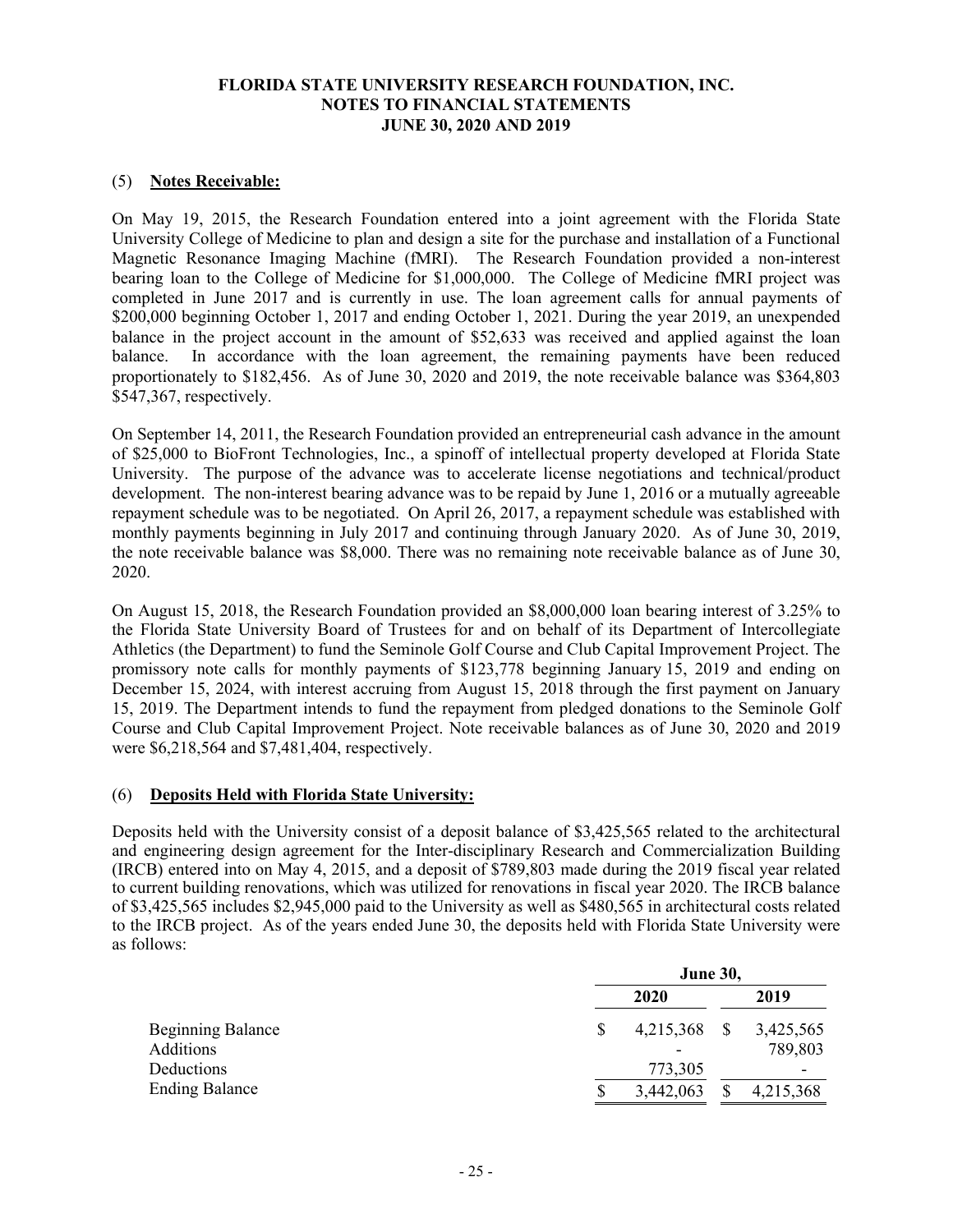### (7) **Royalty Allocations Payable:**

*Inventor's royalty allocation payable* — The inventors' allocations payable is comprised of monies due to individuals responsible for the development of various patented or copyrighted research. As royalties are accrued, the Research Foundation calculates the amount due to the inventors, and records an expense and accrues a liability for this amount. Subsequent distributions are then charged against the accrued liability in the following fiscal year. As of June 30, 2020 and 2019, the inventors' allocations payable balance was \$437,222 and \$311,576, respectively.

*Departmental royalty allocation payable ––* The inventors' department allocations payable makes up the largest piece of this liability. The department or unit of which the inventor is a member receives a percentage of royalties earned. When royalties are accrued, the Research Foundation calculates the amount due to the department and records an expense and a liability. Allocations stay on deposit with the Research Foundation and departments have authority to spend down the balance on research-related items. At year end, the payable reflects amounts earned and available to the departments. As of June 30, 2020 and 2019, the inventors' department allocations payable balance was \$2,415,099 and \$1,907,105, respectively.

### (8) **Patent and Licensing Costs:**

Patent and licensing costs activity for the years ended June 30 are as follows:

|                                                                                               | <b>June 30,</b> |  |            |  |  |
|-----------------------------------------------------------------------------------------------|-----------------|--|------------|--|--|
|                                                                                               | 2020            |  | 2019       |  |  |
| Patent and licensing costs, gross                                                             | 1,332,272 \$    |  | 1,653,913  |  |  |
| Reimbursements collected and receivable, gross<br>Increase in allowance for doubtful accounts | (479,290)       |  | (499, 475) |  |  |
| Patent and licensing costs, net                                                               | 852,982         |  | 1,154,438  |  |  |

### (9) **Unearned Restricted Revenue:**

Unearned restricted revenue consists of the unexpended portions of contracts and grants that are being administered by the Research Foundation. Revenue is recognized only to the extent expenses are incurred in executing the applicable contracts and grants.

Changes in unearned restricted revenue from these contracts and grants consist of the following as of June 30,:

|                                                  | 2020         | 2019         |
|--------------------------------------------------|--------------|--------------|
| <b>Beginning balance</b>                         | 13,017,691   | 9,583,062    |
| Contracts and grants receipts                    | 8,283,063    | 15,843,961   |
| Restricted contracts and grants expenditures     | (11,641,776) | (11,094,874) |
| Administrative contracts and grants expenditures | (1,190,661)  | (1,314,458)  |
| <b>Ending balance</b>                            | 8,468,317    | 13,017,691   |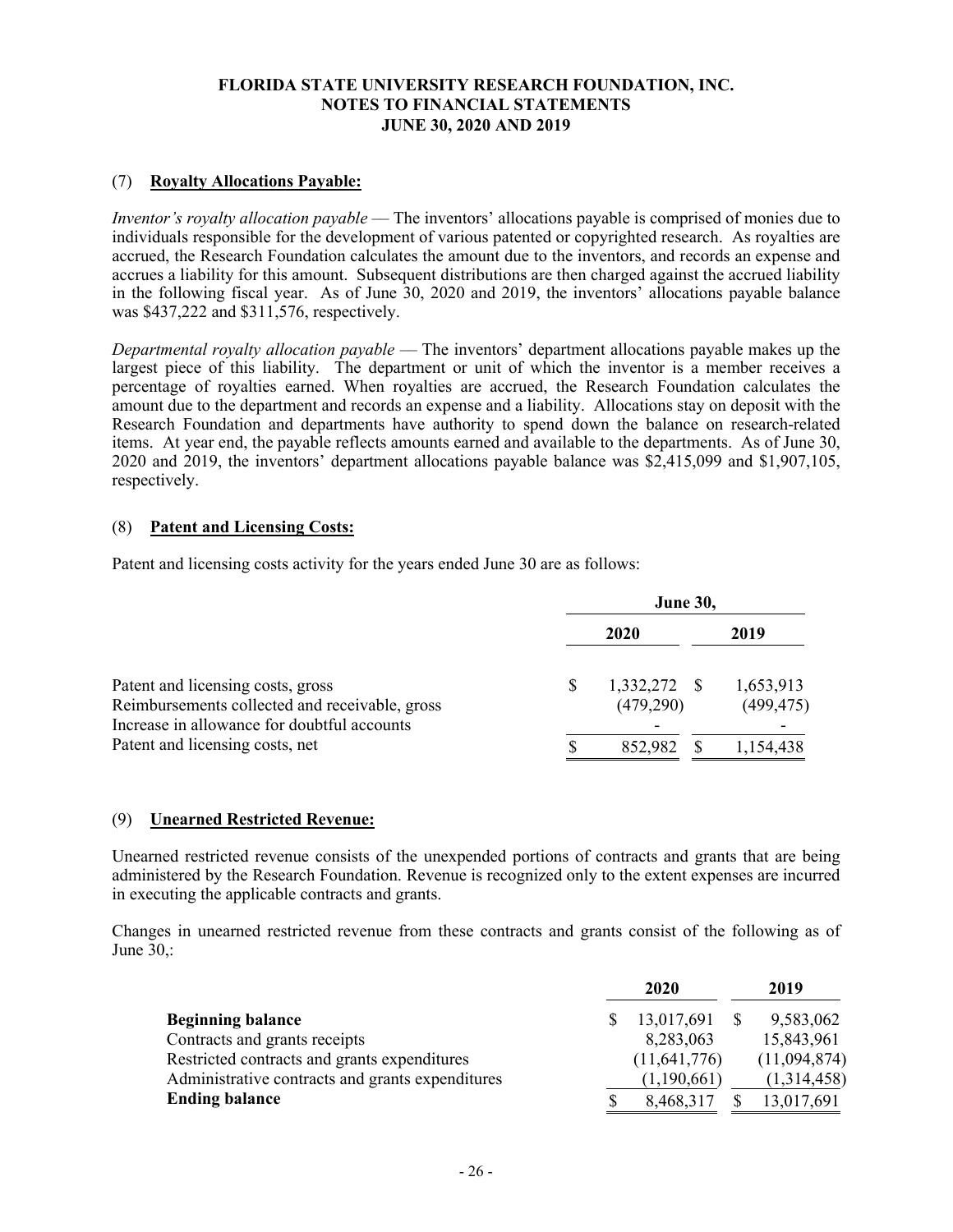#### (10) **Lease Payments in Advance:**

#### Materials Research Building (MRB)

The Research Foundation entered into an agreement with the University to construct the Materials Research Building. The costs of construction were to be funded primarily by the University and supplemented with additional funds by the Research Foundation. The construction of the building was substantially complete in December 2008. Costs expended by the Research Foundation net of University reimbursements were \$2,059,067. The Research Foundation entered into a lease agreement with the University to manage the building. The lease agreement between the University and the Research Foundation does not meet the criteria for a capital lease; therefore, the Research Foundation has classified the payments as a Lease Payment in Advance. The payment in advance will be amortized over the life of the lease, which runs through June 30, 2040, using the straight-line method.

#### Aero-Propulsion, Mechatronics, and Energy (AME) Building

During fiscal year 2008, the Research Foundation entered into an agreement with the University to construct the AME Building. The costs of construction were to be funded primarily by the University and supplemented with additional funds by the Research Foundation. The construction of the building began in fiscal year 2009 and was substantially complete in December 2011. Costs expended by the Research Foundation net of University reimbursements were \$674,232. The Research Foundation entered into a lease agreement with the University to manage the building. The lease agreement between the University and Research Foundation does not meet the criteria for a capital lease; therefore, the Research Foundation has classified the payments as a Lease Payment in Advance. The payment in advance will be amortized over the life of the lease, which runs through June 30, 2043, using the straight-line method.

Amounts related to lease payments in advance are summarized below:

|                              | June 30, 2020 |           |  |         |  |              |  | June 30, 2019 |         |             |
|------------------------------|---------------|-----------|--|---------|--|--------------|--|---------------|---------|-------------|
|                              |               | MRB       |  | AME     |  | Total        |  | <b>MRB</b>    | AME     | Total       |
| Original cost                |               | 2.059,067 |  | 674.232 |  | \$ 2.733,299 |  | 2.059,067     | 674.232 | \$2,733,299 |
| Accumulated amortization     |               | 744,400   |  | 78.385  |  | 922.785      |  | 678,667       | 157.160 | 835,827     |
| Net lease payment in advance |               | 1.314.667 |  | 495.847 |  | .810.514     |  | 1.380.400     | 517,072 | \$1,897,472 |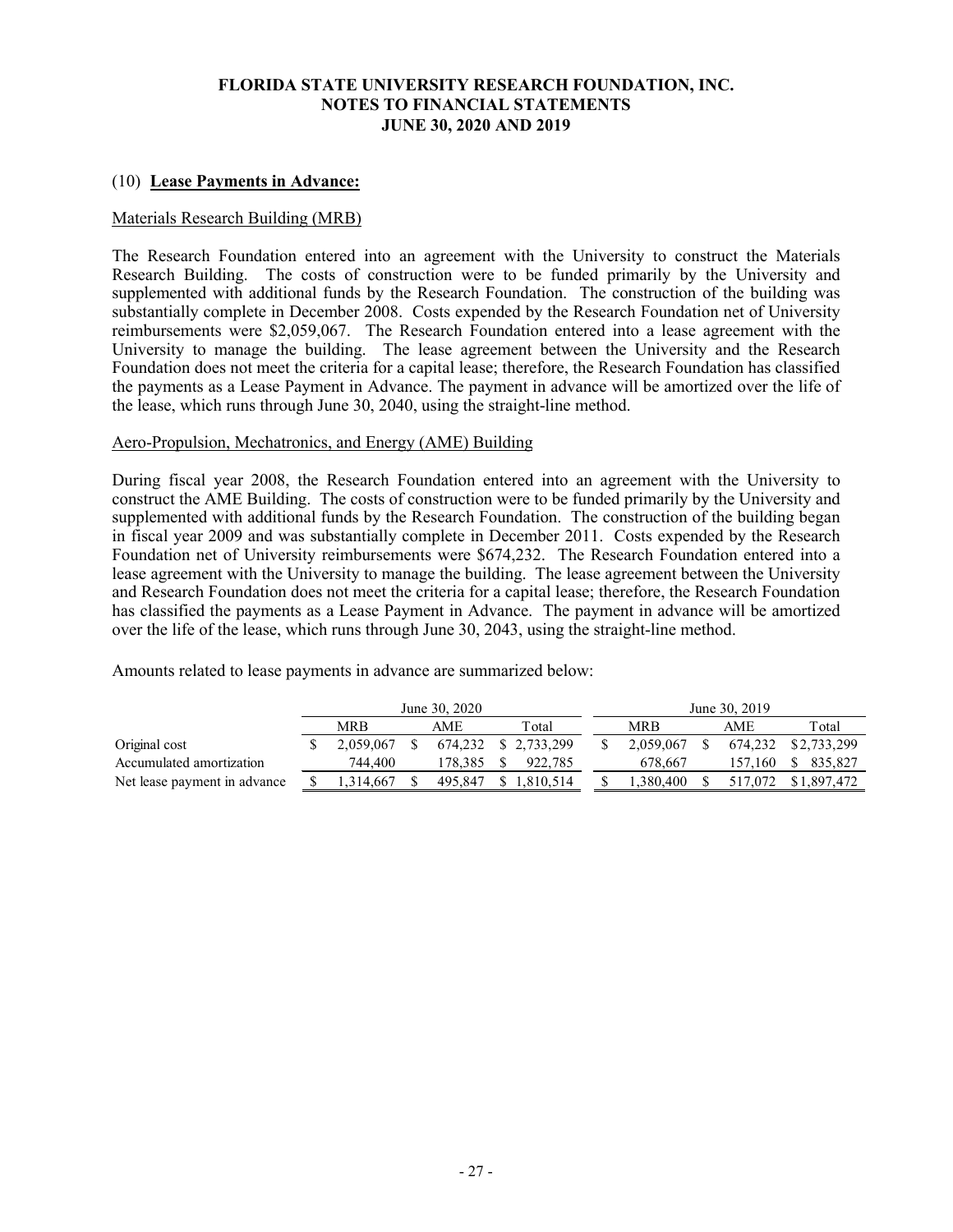# (11) **Capital Assets:**

#### *Land and land improvements:*

During fiscal year 2015, Chieftan, Inc., purchased land with a building referred to as the Chieftan Green Apartment Complex (Complex) with the intention to demolish the facility and build a research building in the future after renting out the facility for a few years. During fiscal year 2016, ownership of the Complex was transferred from Chieftan, Inc., to the Research Foundation. The Complex was demolished once the leases ended July 31, 2018, and a parking lot was constructed for temporary use. The temporary parking lot is managed by Florida State University Parking and Transportation and will provide revenue to the Research Foundation. The long-term purpose of the property continues to be the building of a biomedical facility on the property. As of June 30, 2020 and June 30, 2019 the Research Foundation has \$1,467,000 recorded as land and land improvements related to the Chieftain property.

In August 2018, the Research Foundation purchased property adjacent to the Chieftan Green Apartment Complex, known as Conradi, to provide additional land for the future biomedical facility. During the 2020 fiscal year, the Research Foundation demolished the existing building and expanded the temporary parking lot from the Chieftan Green Apartment Complex property. As of June 30, 2020 and June 30, 2019, the Research Foundation had \$366,820 and \$333,318 recorded as land and land improvements related to the Conradi property.

At June 30, 2020 and June 30, 2019, land consists of the Complex land and a donated property related to the gift annuity program as described in Note (13).

#### *Capital leases:*

The Research Foundation operates all or portions of seven buildings as lessor. Building A and Building B have their construction costs capitalized in these financial statements as capital leases. The Research Foundation has guaranteed bonds associated with the construction of each of these buildings as described in the following section. Under the agreements, the Research Foundation receives rents, pays part of the operating costs, and is responsible for making the debt service payments on the related bonds. Construction costs for each of these buildings were funded from bond proceeds and the discounted present value of the debt payments were recorded as obligations under capital lease liabilities.

After the FSU Foundation vacated space in August 2018, the Research Foundation in conjunction with the Florida State University Vice President of Research Office began renovations to the third floor of Building B to meet the needs of the incoming research tenants. The renovations for Building B, third floor, were completed in June 2019 at a cost of \$667,000. As of June 30, 2019, the renovated space was fully occupied.

In June 2019, renovations began on the second floor of Building B and specified space on the third floor of Building A. These renovations were completed in August 2019 at a cost of \$818,000. The renovation costs for both buildings are reported as property under capital lease and will be amortized over the remaining life of the lease as of the date construction was completed.

#### *Other:*

The Research Foundations capital assets also consist of various other assets meeting the criteria for capitalization such as software and equipment. A comprehensive summary of capital asset activity for the year is presented below: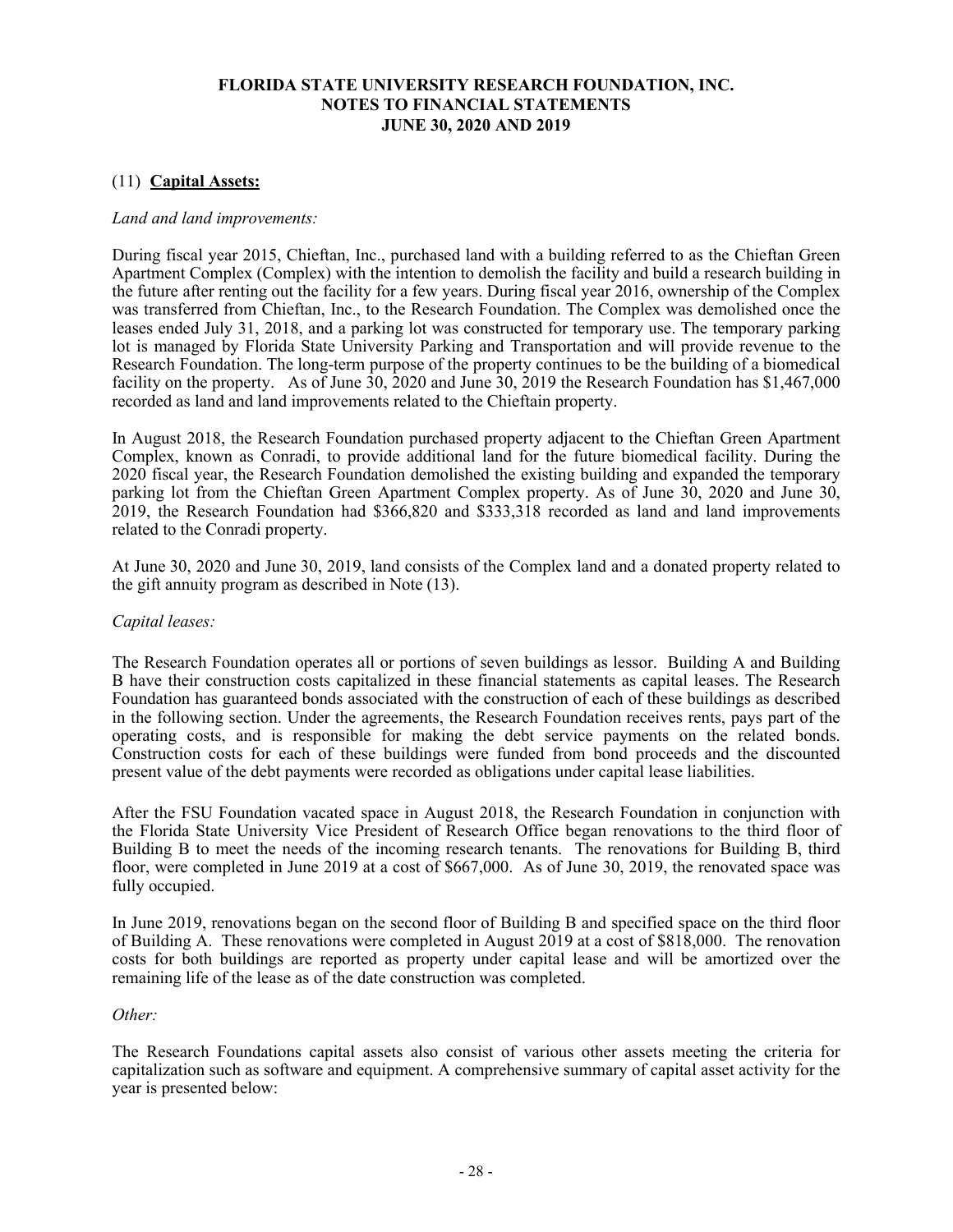# (11) **Capital Assets:** (Continued)

|                                                                                                                                               | <b>Balance</b><br>June 30, 2019                       | Increases                              | Decreases        | <b>Balance</b><br>June 30, 2020                       |  |
|-----------------------------------------------------------------------------------------------------------------------------------------------|-------------------------------------------------------|----------------------------------------|------------------|-------------------------------------------------------|--|
| Capital Assets, Not Being Depreciated:<br>Land<br>Construction in Progress                                                                    | \$<br>2,585,317<br>175,451                            | 33,503<br>\$.                          | \$<br>(175, 451) | S<br>2,618,820                                        |  |
| <b>Total Capital Assets Not Being Depreciated</b>                                                                                             | 2,760,768                                             | 33,503                                 | (175, 451)       | 2,618,820                                             |  |
| Capital Assets Being Depreciated:<br>Property under capital lease<br>Equipment<br>Computer software                                           | 26,331,266<br>123,907<br>79,658                       | 819,357                                |                  | 27,150,623<br>123,907<br>79,658                       |  |
| <b>Total Capital Assets Being Depreciated</b>                                                                                                 | 26,534,831                                            | 819,357                                |                  | 27,354,188                                            |  |
| Less Accumulated Depreciation For:<br>Property under capital lease<br>Equipment<br>Computer software<br><b>Total Accumulated Depreciation</b> | (13,657,029)<br>(54, 835)<br>(79,658)<br>(13,791,522) | (1,008,545)<br>(14,599)<br>(1,023,144) |                  | (14,665,574)<br>(69, 434)<br>(79,658)<br>(14,814,666) |  |
| Total Capital Assets, Net of Depreciation                                                                                                     | 12,743,309                                            | (203, 787)                             |                  | 12,539,522                                            |  |
| <b>Capital Assets, Net</b>                                                                                                                    | 15,504,077                                            | (170, 284)                             | (175, 451)<br>S  | 15,158,342<br>S                                       |  |

|                                                   | <b>Balance</b>  |                |                  | <b>Balance</b>  |  |  |
|---------------------------------------------------|-----------------|----------------|------------------|-----------------|--|--|
|                                                   | June 30, 2018   | Increases      | <b>Decreases</b> | June 30, 2019   |  |  |
| Capital Assets, Not Being Depreciated:            |                 |                |                  |                 |  |  |
| Land                                              | \$<br>1,326,654 | \$1,258,663    | <sup>\$</sup>    | \$<br>2,585,317 |  |  |
| Construction in Progress                          |                 | 175,451        |                  | 175,451         |  |  |
| <b>Total Capital Assets Not Being Depreciated</b> | 1,326,654       | 1,434,114      |                  | 2,760,768       |  |  |
| Capital Assets Being Depreciated:                 |                 |                |                  |                 |  |  |
| Property under capital lease                      | 25,665,365      | 665,901        |                  | 26, 331, 266    |  |  |
| <b>Buildings</b>                                  | 952,287         |                | (952, 287)       |                 |  |  |
| Equipment                                         | 46,460          | 77,447         |                  | 123,907         |  |  |
| Computer software                                 | 79,658          |                |                  | 79,658          |  |  |
| <b>Total Capital Assets Being Depreciated</b>     | 26,743,770      | 743,348        | (952, 287)       | 26,534,831      |  |  |
| Less Accumulated Depreciation For:                |                 |                |                  |                 |  |  |
| Property under capital lease                      | (12,761,958)    | (895,071)      |                  | (13,657,029)    |  |  |
| <b>Buildings</b>                                  | (115,738)       | (2,886)        | 118,624          |                 |  |  |
| Equipment                                         | (46, 460)       | (8,375)        |                  | (54, 835)       |  |  |
| Computer software                                 | (79, 658)       |                |                  | (79, 658)       |  |  |
| <b>Total Accumulated Depreciation</b>             | (13,003,814)    | (906, 332)     | 118,624          | (13,791,522)    |  |  |
| Total Capital Assets, Net of Depreciation         | 13,739,956      | (162,984)      | (833,663)        | 12,743,309      |  |  |
| <b>Capital Assets, Net</b>                        | 15,066,610      | 1,271,130<br>S | (833,663)<br>S   | 15,504,077<br>S |  |  |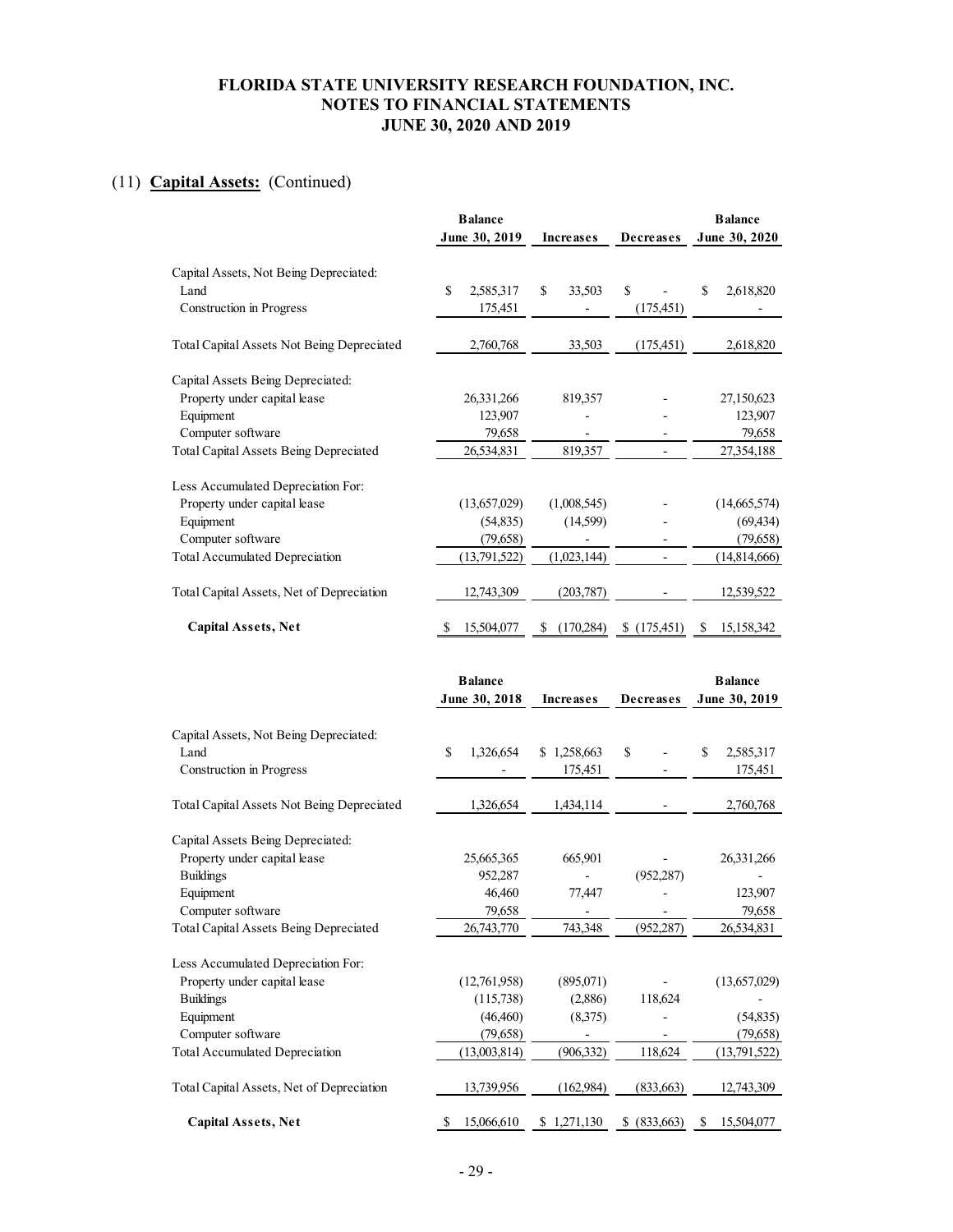## (12) **Property Leased to Others**

In addition to the leases described in Notes (10) and (11), the buildings at 3000 Commonwealth and 3200 Commonwealth are owned by the University and either fully or partially managed/leased by the Research Foundation.

During the years ended June 30, 2020 and 2019, the Research Foundation recognized rental income from the properties described above in the amounts of \$3,165,465 and \$2,729,951, respectively.

The following is a schedule of future rentals under non-cancellable leases as of June 30, 2020. Leases have an annual non-cancellable term and are renewed annually unless tenant notifies the Research Foundation in advance of the renewal date. The amounts reflected below may differ from actual future rental income due to new leases entered into, the expiration of existing leases, or the recognition of rental income resulting from escalators, if any:

| <b>Year Ending</b><br><b>June 30,</b> |   | <b>Rental Income</b> |
|---------------------------------------|---|----------------------|
| 2021                                  | S | 3,181,529            |
| 2022                                  |   | 3,152,650            |
| 2023                                  |   | 425,104              |
| 2024                                  |   | 220,295              |
| 2025                                  |   |                      |
| Total                                 |   | 6,979,578            |

# (13) **Long Term Liabilities**

*Obligations under Capital Leases – Guaranty Agreements*

Prior to 2013, the Research Foundation entered into a guaranty agreement for the issuance of Florida Board of Education Series 2001 Revenue Bonds, the proceeds of which were used to construct research and development facilities (Buildings A and B) for the benefit of the University. On January 4, 2013, the Research Foundation entered into a guaranty agreement for the issuance of \$11,920,000 of Series 2012 Revenue Refunding Bonds by the Florida Board of Governors. The proceeds, together with \$5 million of available funds from the Research Foundation, were used to refund all of the outstanding Florida Board of Education Series 2001 Revenue Bonds, and to pay costs of issuance. All rents are collected by the Research Foundation and debt service payments are secured and paid from pledged lease payments received by the Research Foundation from the occupants of the Research Foundation buildings. The bonds bear interest ranging from 3.00% to 4.00%. The refunding resulted in a reduction in future minimum lease payments of \$11,053,435 over the next nineteen years and obtained a present value savings of \$3,792,528.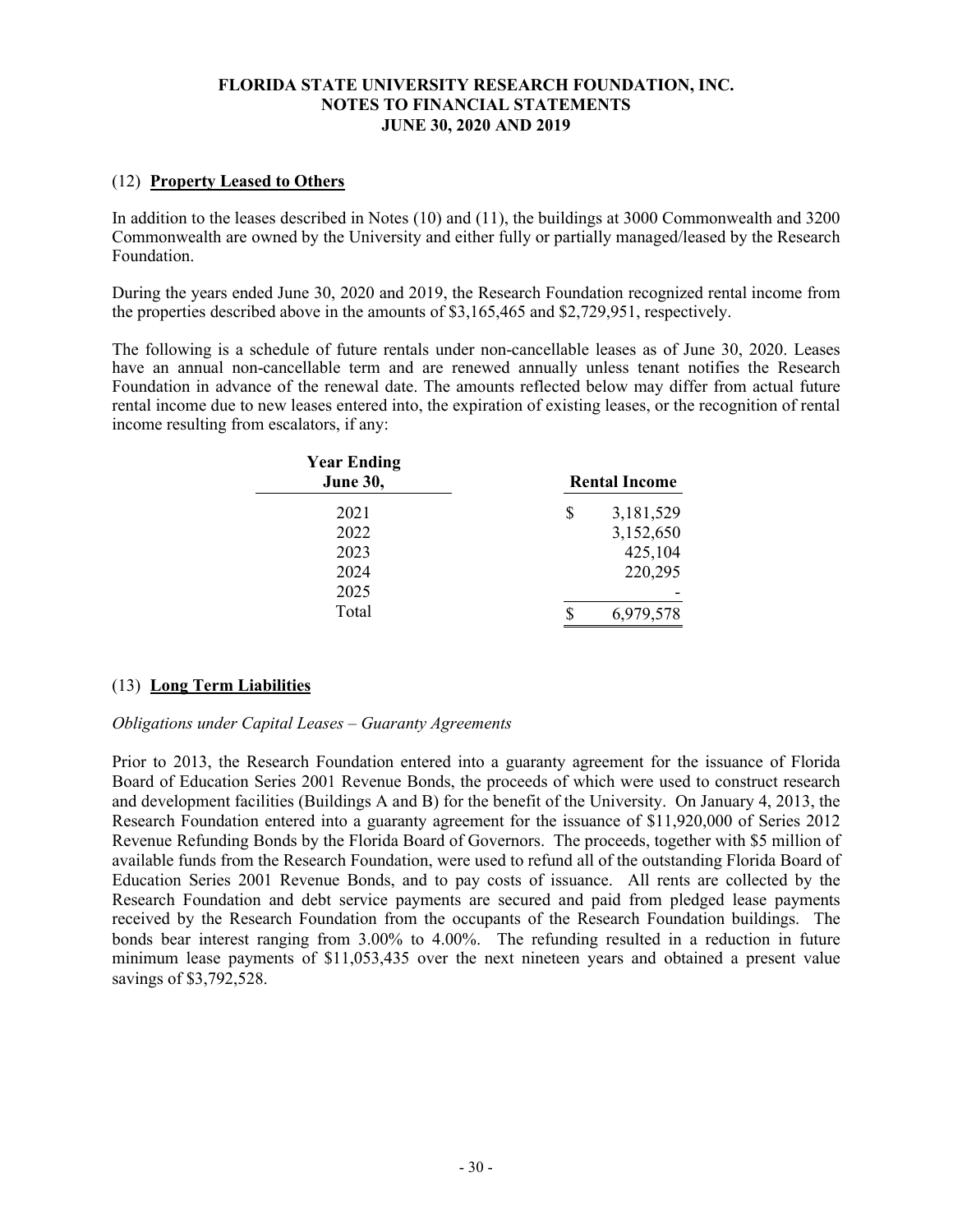## (13) **Long Term Liabilities** (Continued)

#### *Gift Annuity Program*

In July of 2002, the Research Foundation accepted a donation of land with an appraised value at the time of donation of \$785,000. As a condition of the donation, the Research Foundation entered into a charitable gift annuity agreement with the donor. Required payments under the annuity agreement are \$67,510 per year, payable in equal quarterly payments beginning September 30, 2002. At June 30, 2020 and 2019, the annuity payable is recorded at its present value of \$192,993 and \$192,685, respectively. A discount rate of 3.0% is used. The annuity obligation is adjusted at the end of each year based on life expectancy tables.

Florida Statutes require that qualified organizations that enter into annuity agreements with a donor must maintain admitted assets at least equal to the sum of the reserves on its outstanding annuity agreements. In addition, the organization must maintain a surplus of 25% of such reserves. To comply with these Statutes, it is management's intention to maintain assets equal to the required reserve until the annuity obligation is satisfied.

The table below summarizes long term liabilities for the years ended June 30, 2020 and June 30, 2019:

|                                       |    | June 30, 2019 |   | <b>Additions</b> |    | <b>Deletions</b> |    | June 30, 2020 |   | <b>Due Within</b><br><b>One Year</b> |
|---------------------------------------|----|---------------|---|------------------|----|------------------|----|---------------|---|--------------------------------------|
| Obligations under capital leases, net | S  | 9,294,825     | S | ۰                | \$ | 640,819          | S  | 8,654,006     | ъ | 595,000                              |
| Annuity obligations                   |    | 192,685       |   | 308              |    |                  |    | 192,993       |   |                                      |
| Total long-term liabilities           |    | 9,487,510     |   | 308              | S  | 640,819          |    | 8,846,999     |   | 595,000                              |
|                                       |    |               |   |                  |    |                  |    |               |   | <b>Due Within</b>                    |
|                                       |    | June 30, 2018 |   | <b>Additions</b> |    | <b>Deletions</b> |    | June 30, 2019 |   | <b>One Year</b>                      |
| Obligations under capital leases, net | \$ | 9.910.643     | S |                  | \$ | 615,818          | \$ | 9,294,825     | S | 575,000                              |
| Annuity obligations                   |    | 223,100       |   |                  |    | 30,415           |    | 192,685       |   |                                      |
| Total long-term liabilities           |    | 10,133,743    |   |                  | S  | 646,233          |    | 9,487,510     |   | 575,000                              |

The table below summarizes future maturities of obligations under capital leases:

| <b>Year Ending</b> |                  |           |                 |           |           |           |
|--------------------|------------------|-----------|-----------------|-----------|-----------|-----------|
| <b>June 30,</b>    | <b>Principal</b> |           | <b>Interest</b> |           |           | Total     |
| 2021               | \$               | 595,000   | \$              | 277,300   | \$        | 872,300   |
| 2022               |                  | 620,000   |                 | 253,500   |           | 873,500   |
| 2023               |                  | 640,000   | 228,700         |           | 868,700   |           |
| 2024               |                  | 670,000   | 203,100         |           | 873,100   |           |
| 2025               |                  | 695,000   | 176,300         |           | 871,300   |           |
| 2026-2030          |                  | 3,865,000 | 489,300         |           | 4,354,300 |           |
| 2031               |                  | 845,000   |                 | 25,350    |           | 870,350   |
| Total              |                  | 7,930,000 |                 | 1,653,550 | S         | 9,583,550 |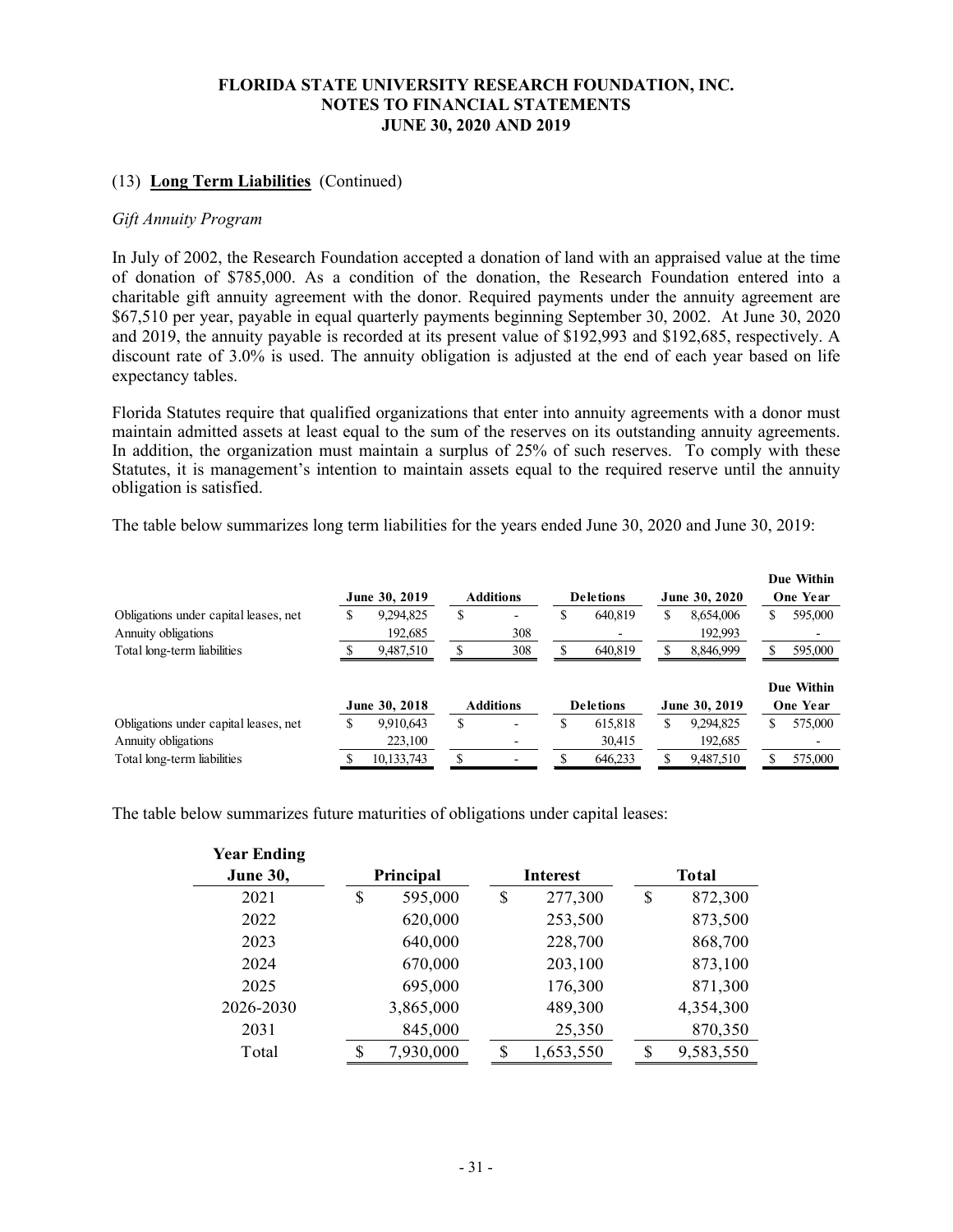## (13) **Long Term Liabilities** (Continued)

Obligations under capital lease consists of the following:

|                                       | <b>June 30, 2020</b> |    | June 30, 2019 |
|---------------------------------------|----------------------|----|---------------|
| Obligations under capital leases      | 7.930,000            | -S | 8.505.000     |
| <b>Bond Premium</b>                   | 724,006              |    | 789,825       |
| Obligations under capital leases, net | 8,654,006            |    | 9,294,825     |

## (14) **Risks and Uncertainties:**

During the year ended June 30, 2020, local, U.S., and world governments have encouraged self-isolation to curtail the spread of the global pandemic, coronavirus disease (COVID-19), by mandating temporary work stoppage in many sectors and imposing limitations on travel and size and duration of group meetings. Most industries are experiencing disruption to business operations and the impact of reduced consumer spending. There is unprecedented uncertainty surrounding the duration of the pandemic, its potential economic ramifications, and any government actions to mitigate them. Accordingly, while management cannot quantify the financial and other impact to the Research Foundation as of September 23, 2020 management believes that a material impact on the Research Foundation's financial position and results of future operations is reasonably possible.

## (15) **Designated Unrestricted Net Position:**

Designated unrestricted net position balances are reserved by the Board for special use. The Board may rescind its action at any time. Since these designations are not the result of donor-imposed or contractual restrictions, they are reflected as a component of unrestricted net position in the Statement of Net Position. The Research Foundation's Board has designated portions of the unrestricted net position for the following purposes:

| As of June 30                                            |   | 2020        |    | 2019          |
|----------------------------------------------------------|---|-------------|----|---------------|
| <b>Designated</b>                                        |   |             |    |               |
| Building Maintenance & Equipment Reserve                 | S | 2,373,644   | -S | 2,254,002     |
| Building Vacancy & Renovation Reserve                    |   | 2,157,255   |    | 1,789,168     |
| <b>Building Debt Guaranty Reserve</b>                    |   | 863,413     |    | 821,413       |
| Inter-disciplinary Research & Commercialization Building |   | 509,903     |    | 509,903       |
| <b>Research Enhancement</b>                              |   | 3,691,488   |    | 2,539,392     |
| <b>GAP</b> Program                                       |   | 441,974     |    | 319,681       |
| <b>Total Designated</b>                                  |   | 10,037,677  |    | 8,233,559     |
| <b>Total Non-Designated</b>                              |   | 136,492,408 |    | 132,265,840   |
| <b>Total Unrestricted Net Position</b>                   |   | 146,530,085 |    | \$140,499,399 |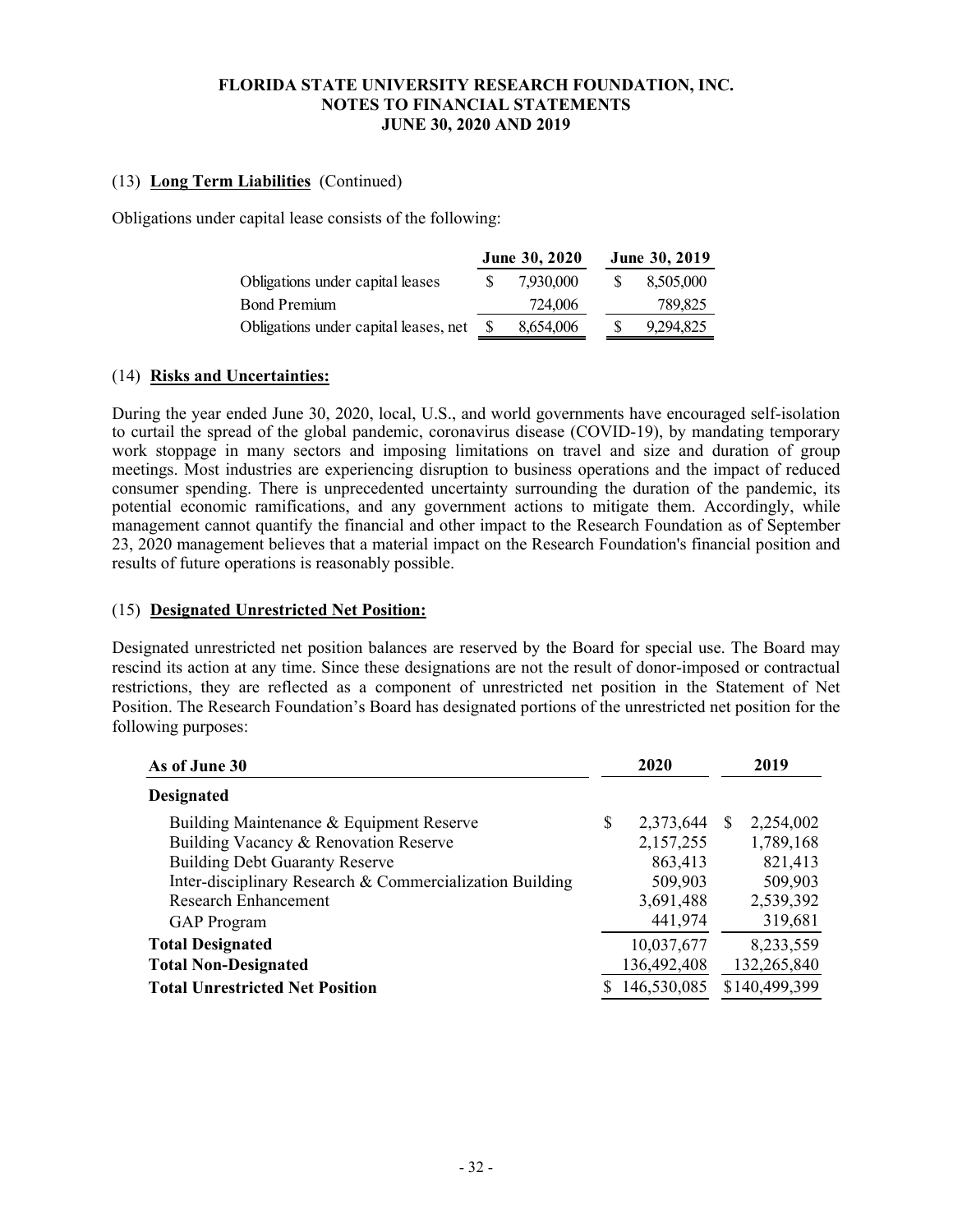

### **INDEPENDENT AUDITORS' REPORT ON INTERNAL CONTROL OVER FINANCIAL REPORTING AND ON COMPLIANCE AND OTHER MATTERS BASED ON AN AUDIT OF FINANCIAL STATEMENTS PERFORMED IN ACCORDANCE WITH** *GOVERNMENT AUDITING STANDARDS*

The Board of Directors Florida State University Research Foundation, Inc. Tallahassee, Florida:

We have audited, in accordance with the auditing standards generally accepted in the United States of America and standards applicable to financial audits contained in *Government Auditing Standards* issued by the Comptroller General of the United States, the financial statements of the business-type activities of the Florida State University Research Foundation, Inc. (the Research Foundation), as of and for the year ended June 30, 2020, and the related notes to the financial statements, which collectively comprise the Research Foundation's basic financial statements, and have issued our report thereon dated September 23, 2020.

#### *Internal Control Over Financial Reporting*

In planning and performing our audit of the financial statements, we considered the Research Foundation's internal control over financial reporting (internal control) as a basis for designing the audit procedures that are appropriate in the circumstances for the purpose of expressing our opinion on the financial statements, but not for the purpose of expressing an opinion on the effectiveness of the Research Foundation's internal control over financial reporting. Accordingly, we do not express an opinion on the effectiveness of the Research Foundation's internal control.

A *deficiency in internal control* exists when the design or operation of a control does not allow management or employees in the normal course of performing their assigned functions, to prevent, or detect and correct misstatements on a timely basis. A *material weakness* is a deficiency, or a combination of deficiencies, in internal control, such that there is a reasonable possibility that a material misstatement of the entity's financial statements will not be prevented, or detected and corrected on a timely basis. A *significant deficiency* is a deficiency, or a combination of deficiencies, in internal control that is less severe than a material weakness, yet important enough to merit attention by those charged with governance.

Our consideration of internal control over financial reporting was for the limited purpose described in the first paragraph of this section and was not designed to identify all deficiencies in internal control over financial reporting that might be material weaknesses or significant deficiencies. Given these limitations, during our audit we did not identify any deficiencies in internal control over financial reporting that we consider to be material weaknesses. However, material weaknesses may exist that have not been identified.

- 33 -

121 Executive Circle 133 East Indiana Avenue Daytona Beach, FL 32114-1180 DeLand, FL 32724-4329 Telephone: 386-257-4100 Telephone: 386-738-3300

5931 NW 1st Place Gainesville, FL 32607-2063 Telephone: 352-378-1331

2477 Tim Gamble Place, Suite 200 Tallahassee, FL 32308-4386 Telephone: 850-386-6184

Website: www.jmco.com | Email: info@jmco.com | Member of AGN International with offices in principal cities worldwide